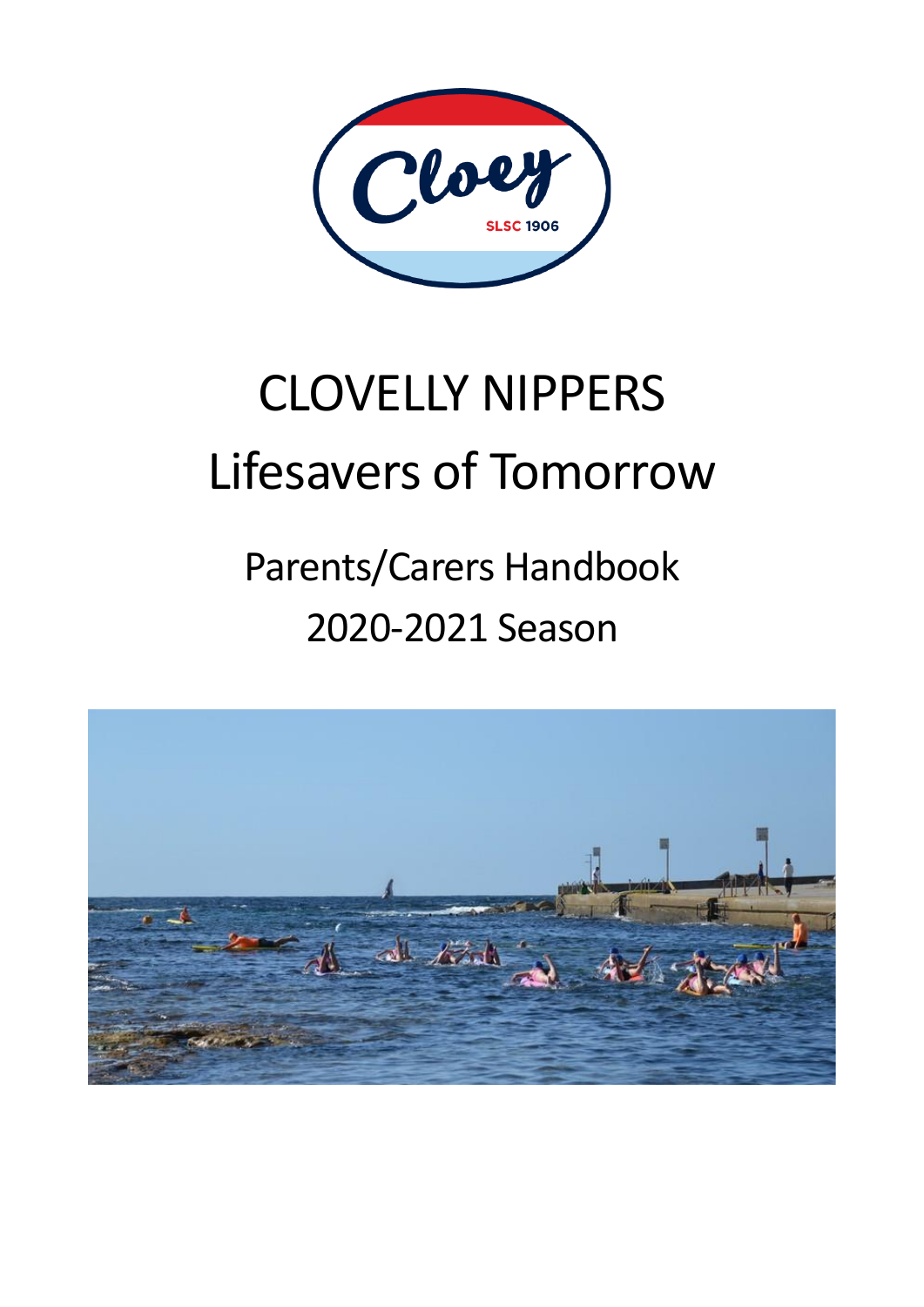# **Table of Contents**

| 1.  |               | Welcome to Clovelly Nippers - lifesavers of tomorrow | 4        |
|-----|---------------|------------------------------------------------------|----------|
| 2.  |               | <b>What is Nippers?</b>                              | 5        |
| 3.  |               | <b>Parental Expectations</b>                         | 7        |
| 4.  |               | <b>Nippers Culture</b>                               | 7        |
| 5.  |               | <b>Key Success Factors</b>                           | 8        |
| 6.  | <b>Safety</b> |                                                      | 9        |
| 7.  |               | Post Nippers Board use on a Sunday                   | 10       |
| 8.  |               | <b>Wet Weather Policy</b>                            | 10       |
| 9.  |               | <b>Registration</b>                                  | 10       |
|     | 9.1           | <b>New Nippers</b>                                   | 10       |
|     | 9.2           | <b>Registration priorities</b>                       | 10       |
|     | 9.3           | Renewals                                             | 11       |
|     | 9.4           | <b>Transfers between SLSCs</b>                       | 11       |
|     | 9.5           | 2020-2021 Season fees                                | 11       |
|     |               | 10. Parent/Carer General Member                      | 12       |
|     |               | 11. Preliminary Proficiencies                        | 12       |
|     |               | 12. Uniforms                                         | 14       |
|     | 12.1          | <b>Compulsory Uniforms</b>                           | 14       |
|     | 12.2          | <b>Other Uniforms</b>                                | 14       |
|     | 13. Training  |                                                      | 14       |
|     | 13.1          | Clovelly still water training                        | 15       |
|     | 13.2          | <b>Surf Training</b>                                 | 15       |
|     |               | <b>14. Surf Education</b>                            | 15       |
|     | 14.1          | Surf Play 1 & 2 (U6 & U7)                            | 15       |
|     | 14.2          | Surf Aware 1 (U8)                                    | 16       |
|     | 14.3          | Surf Aware 2 (U9)                                    | 16       |
|     | 14.4          | Surf Safe 1 (U10)                                    | 16       |
|     | 14.5          | Surf Safe 2 (Under 11)                               | 16       |
|     | 14.6          | Surf Smart 1 (Under 12)                              | 16       |
|     | 14.7          | Surf Smart 2 (Under 13)                              | 17       |
|     | 14.8          | Under 14s                                            | 17       |
|     |               | 15. Water Safety                                     | 18       |
|     |               | 16. Age Managers                                     | 18       |
| 17. |               | <b>Nippers Committee</b>                             | 19       |
| 18. |               | <b>Parental Involvement</b>                          | 19       |
|     |               | 19. Code of Conduct                                  | 19       |
|     |               | 20. Social Events                                    | 21       |
| 21. |               | <b>Recognition and Presentation</b>                  | 21       |
|     |               | 22. Communication                                    | 22       |
|     | 22.1          | Clovelly Nippers on TeamApp                          | 22       |
|     | 22.2          | Clovelly SLSC website                                | 23       |
|     | 23. Photos    |                                                      | 23       |
|     |               | 24. Complaints and feedback                          | 23       |
|     |               | 25. Lost property                                    | 23       |
|     |               | 26. Carnivals                                        | 24       |
|     | 26.1<br>26.2  | <b>Beach Events</b><br><b>Water Events</b>           | 24<br>25 |
|     | 26.3          | Qualifying for Events at Carnivals                   | 26       |
|     | 26.4          | Selection for Carnivals - Beach/Water                | 26       |
|     |               |                                                      |          |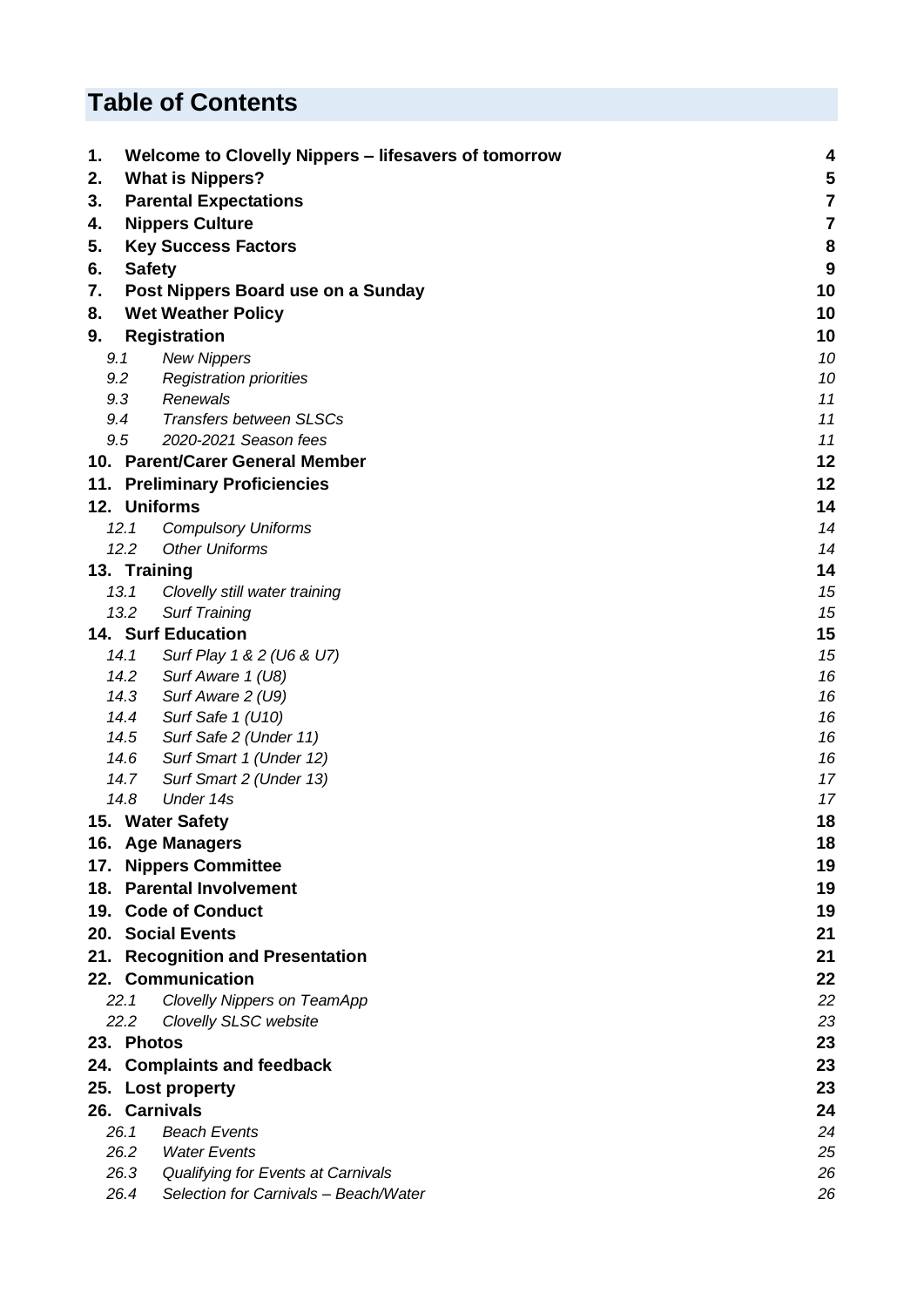**27. Benefits of Becoming a Patrolling Member 27** Member Protection Declaration **Error! Bookmark not defined.** Volunteer Form **Error! Bookmark not defined.**

# **2020-2021 Major Sponsors**

We would like to express our sincere thanks to our major Sponsors for their commitment and generous contribution to Clovelly Nippers for the 2020-2021season:



#### **PLEASE SUPPORT THE SPONSORS WHO SUPPORT OUR CLUB!**

If you, your business or your employer are interested in sponsoring Clovelly Nippers or advertising on our Website, please contact a Committee member or admin@clovellsurfclub.com.au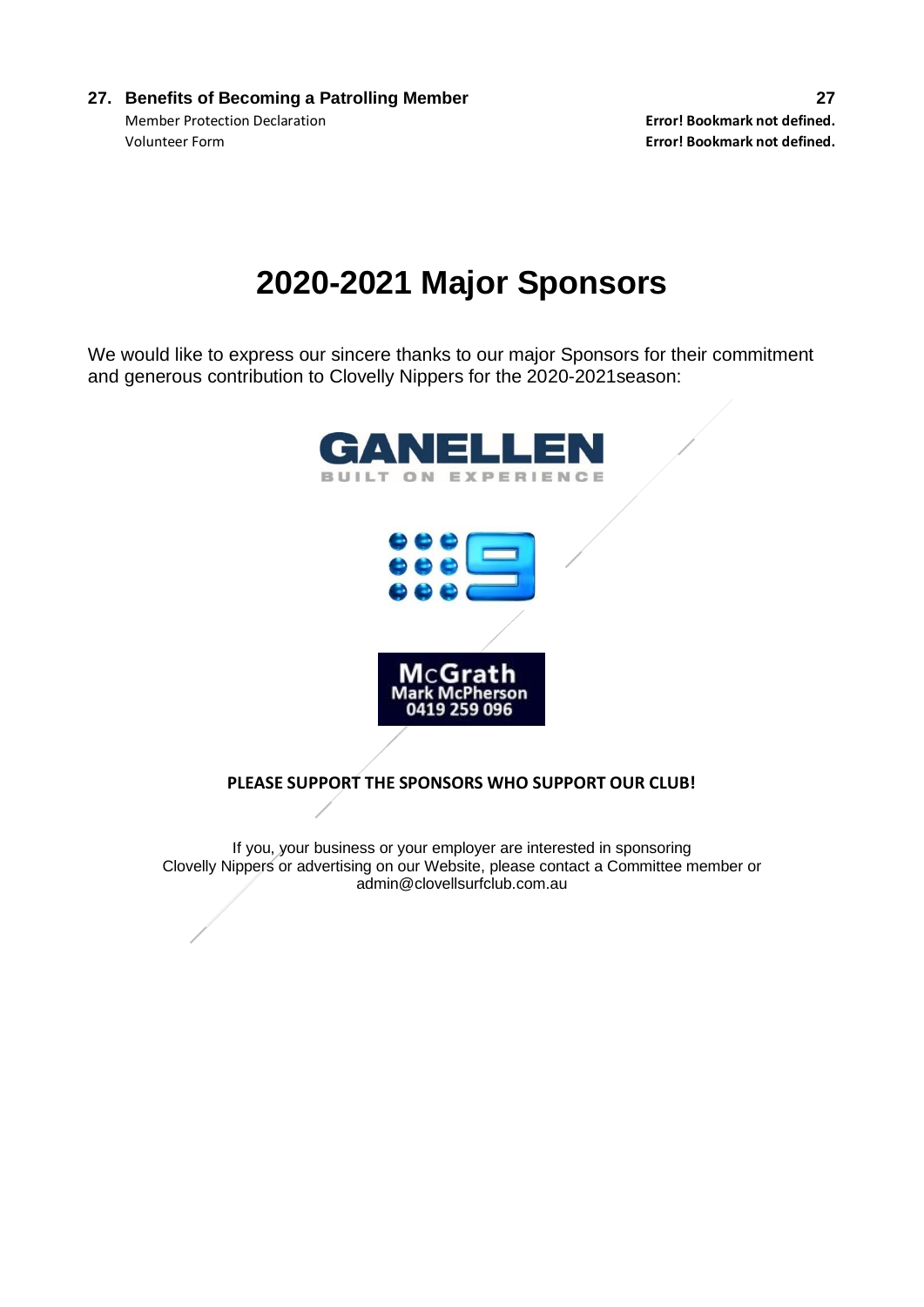# **1. Welcome to Clovelly Nippers – lifesavers of tomorrow**

On behalf of all members of Clovelly SLSC, we would like to extend a very warm welcome to all Nippers and their families as we plan yet another terrific season at Clovelly.

At Clovelly, we aim to create an outstanding Nippers experience that turns today's kids into tomorrow's lifesavers.

Like most things in life, the more you give, the more you receive. We strongly encourage you to get involved in helping to provide the best experience for all of our children. It is mandatory that everyone does their bit for the Sunday BBQ and generally helping out, but we also want you to volunteer for other activities to make Clovelly Nippers the best it can be. There are plenty of opportunities from being an Age Manager, to Water Safety, to being an Official at Carnivals, to helping organise some of our social events.

Please note it is compulsory for at least one parent/carer to become a General Member of the Club for insurance purposes. In doing so, you will be able to assist in the fun of Nippers activities and you can enjoy the hospitality of the *Tom Caddy* room on a Sunday. However, we strongly encourage every parent to become a General Member and enjoy being a part of the Clovelly experience.

Everything you need to know about Nippers is contained in this booklet and on the Clovelly Nippers TeamApp. Please keep it handy as a reference guide. If you require any further information, please feel free to contact your Age Manager.

On behalf of the Committee, I would like to extend a massive thanks to all those who make Sunday mornings down at Clovelly a special time and long may it continue.

#### Bryce Wilde

Director Junior Activities, Clovelly Surf Life Saving Club

| Key Dates - See Calendar on the Clovelly Nippers TeamApp for full dates |                                                   |  |
|-------------------------------------------------------------------------|---------------------------------------------------|--|
| (subject to change)                                                     |                                                   |  |
| Swim Proficiencies U8+                                                  | Sunday 13 Sept Den Renford 12noon-2pm             |  |
|                                                                         | Sunday 20 September Clovelly pool 1-2pm           |  |
| New parents induction                                                   | Sunday 20 September 12noon to 1pm                 |  |
| <b>Nippers Starts</b>                                                   | Sunday 18 October                                 |  |
|                                                                         | 8am: U6-U7 8.15 for 8.30 start U11-U13 9.30am U8- |  |
|                                                                         | U <sub>10</sub>                                   |  |
| <b>Nippers Social Event &amp; Sundays</b>                               | Friday 6 November 2020                            |  |
| Christmas/New Year Break (No                                            | Sunday 20 December 2020 - 17 January 2021         |  |
| Nippers)                                                                |                                                   |  |
| <b>Twilight nippers</b>                                                 | Saturday in February 2020 TBD                     |  |
| Final Nippers & rescue demonstrations                                   | Sunday 14 March 2021                              |  |
| <b>Presentation Day</b>                                                 | Sunday 28 March 2021                              |  |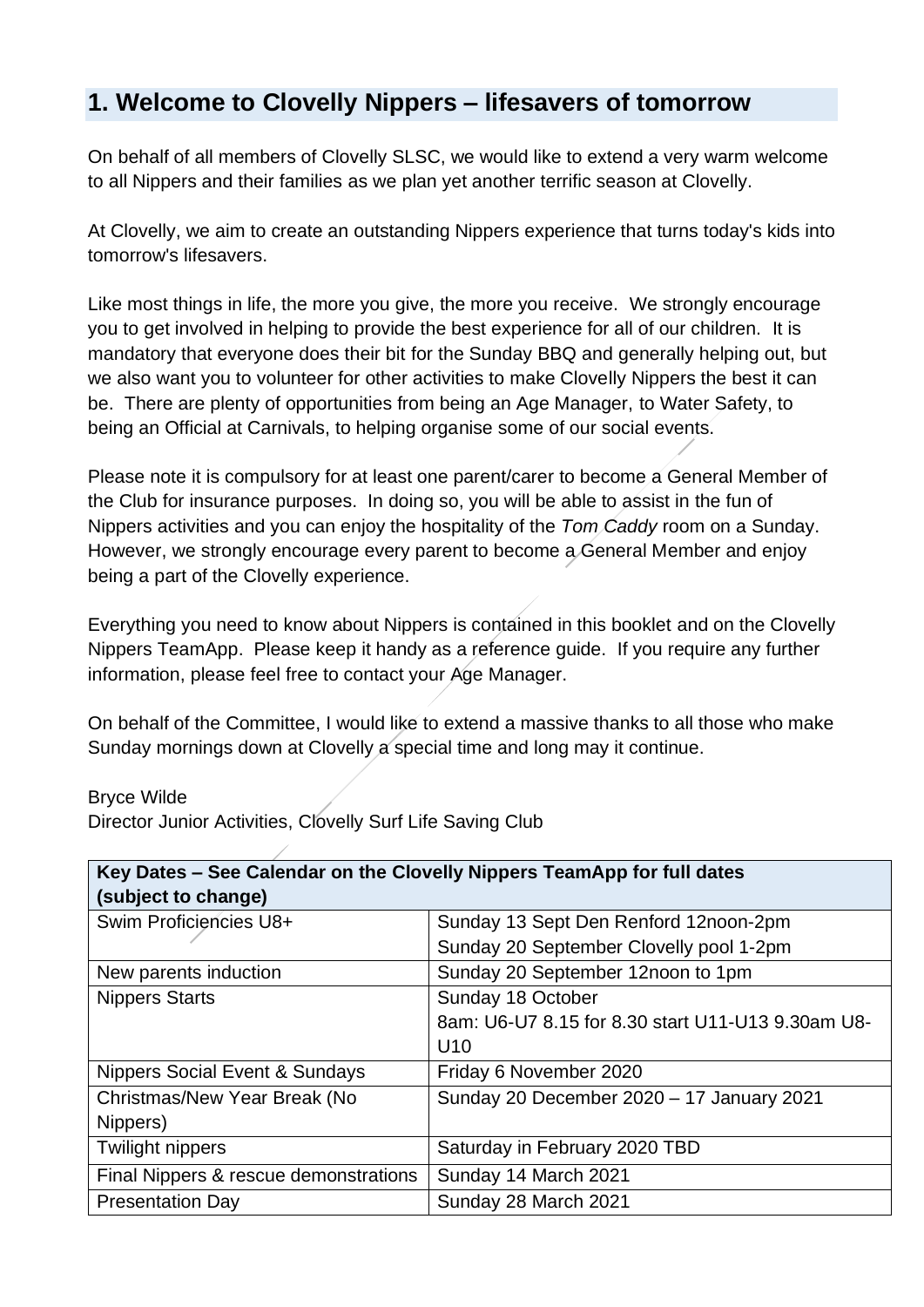# **2. What is Nippers?**

Nippers is a fun activity-based program to develop lifesavers of tomorrow.

The Clovelly Nippers is the junior activities division of the Clovelly Surf Life Saving Club, which is a not-for-profit organisation that succeeds on the goodwill and hard work of our volunteers.

Clovelly SLSC runs Nippers activities on Sundays, starting from typically early October through to March with a break over Christmas/New Year.

> U6-U7 starts at 8am U11-14 starts at 8.15am for 8.30 start U8-10, starts at 9.30am

Nippers can start once a child turns 5 years old. The first two years of Nippers are spent in the Under 6s and 7s Age Groups, where the focus is on *fun* and *games* on the beach to teach children basic skills and awareness of where to swim and what help is available from lifesavers. There is a mix of activities on the beach, some education and assisted board paddling and wading in shallow water. U6s-U7s do not compete in external carnivals.

## **EDUCATION FOCUS (nips must attend 70% of session prior to December 20) AND to be eligible for Trophies, must have attended 70% overall of sessions.**

Under 8s to 14s participate in a structured program that includes skill development activities in both the beach and water environment and an integrated education program that develops basic resuscitation, first aid, rescue skills and understanding of the beach and surf. Activities include rescues, board paddling, swimming, running, relays and education to be a lifesaver. The focus is on education and teamwork more than competition.

Nippers runs each Sunday for about 60-90 minutes depending on weather, conditions, program, helpers, etc. Our Nippers participate in a progressive SLSA Surf Education program (Surf Ed) providing them with the skills and knowledge of beach safety rules and basic first aid.

We conclude Nippers with a BBQ where food and drinks are available for sale. Parents/Carers are required to assist with BBQ cooking and selling on a rotation roster per Age Group.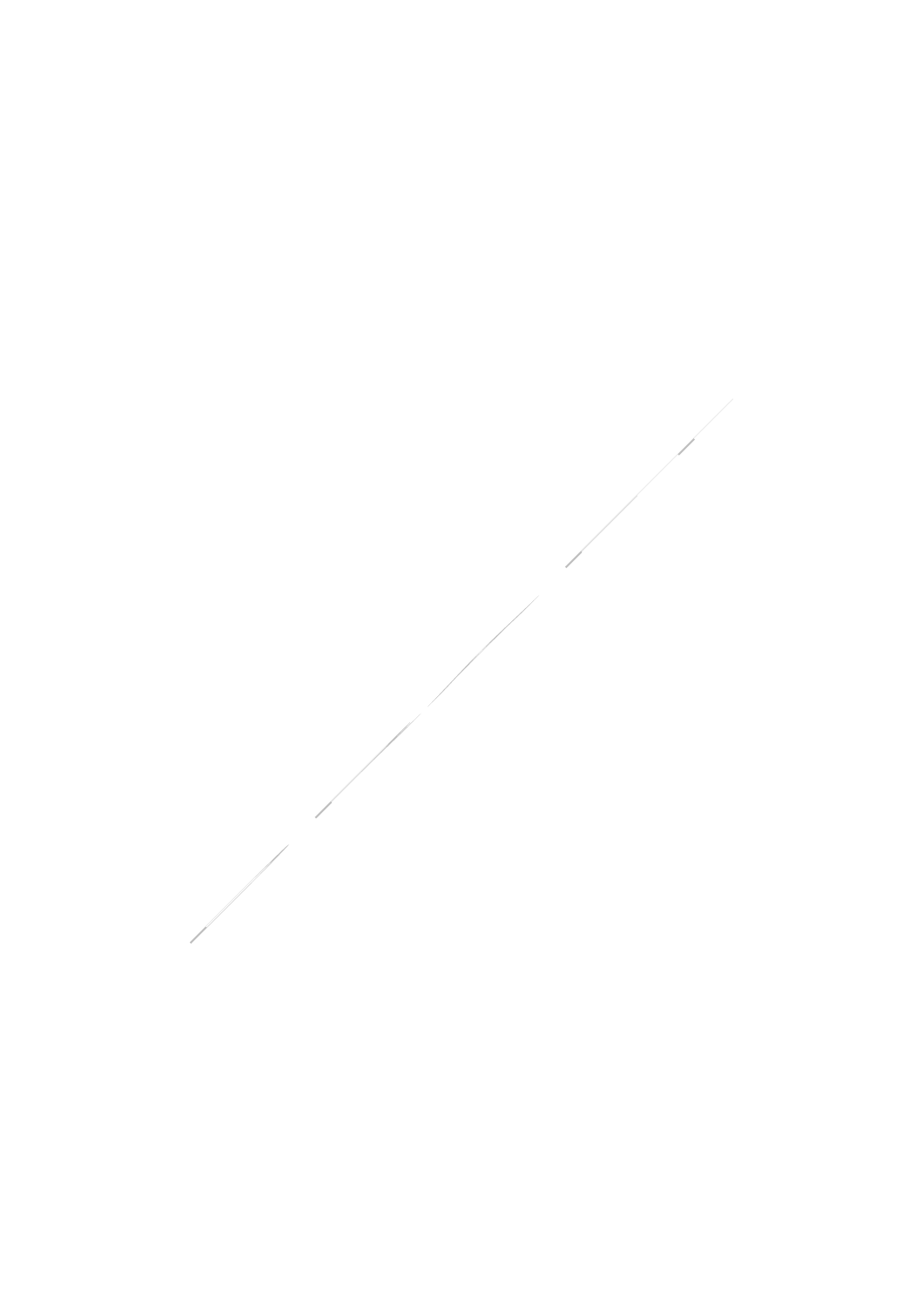# **3. Parental Expectations**

To enable Nippers to run smoothly on Sundays please take note of the following:

- Supervise your child at all times. We are not a babysitting service. If your child has to leave the designated area at any time during the Nippers session they are required to obtain permission from their Age Manager and may only leave with a designated Parent/Carer. This procedure is to ensure the safety of your child at all times.
- Nippers is not a 'learn to swim' program. Children are expected to be able to confidently swim the required distance for their Age Group (see section 11) before they are able to compete in any water events.
- Nippers must wear their Age Nipper caps (with their names marked clearly).
- Nippers participating in water activities must wear their pink vests.
- Rashies are recommended for sun protection but are not compulsory.
- Children are to carry a water bottle and should have sunscreen applied prior to the commencement and throughout the morning of Nippers.
- All children must compete in their appropriate Age Groups.
- Nippers must complete the surf swim to be eligible to compete in the board race.
- At conclusion of activities, have your child marked off the roll and remove the nippers cap.
- Assist your child's Age Manager, eg. place judges, helping with wade, flags, etc.
- Volunteer and you will enjoy your time more!
- Listen to instructions from Officials and be a role model as a good sport at all times.
- Stay on top of events through TeamApp.

# **NO NIPPER CAP – NO NIPPER ACTIVITIES NO PINK VEST – NO WATER ACTIVITIES BE SUN SMART**

#### IMPORTANT NOTE:

**WATER SAFETY** is of paramount importance and the more parents that are willing to assist and be involved in helping the children to become comfortable and competent in the surf, the more they will benefit. The Water Safety personnel are all qualified and can be identified by their **ORANGE CAPS** and **ORANGE WATER SAFETY VESTS**.

# **4. Nippers Culture**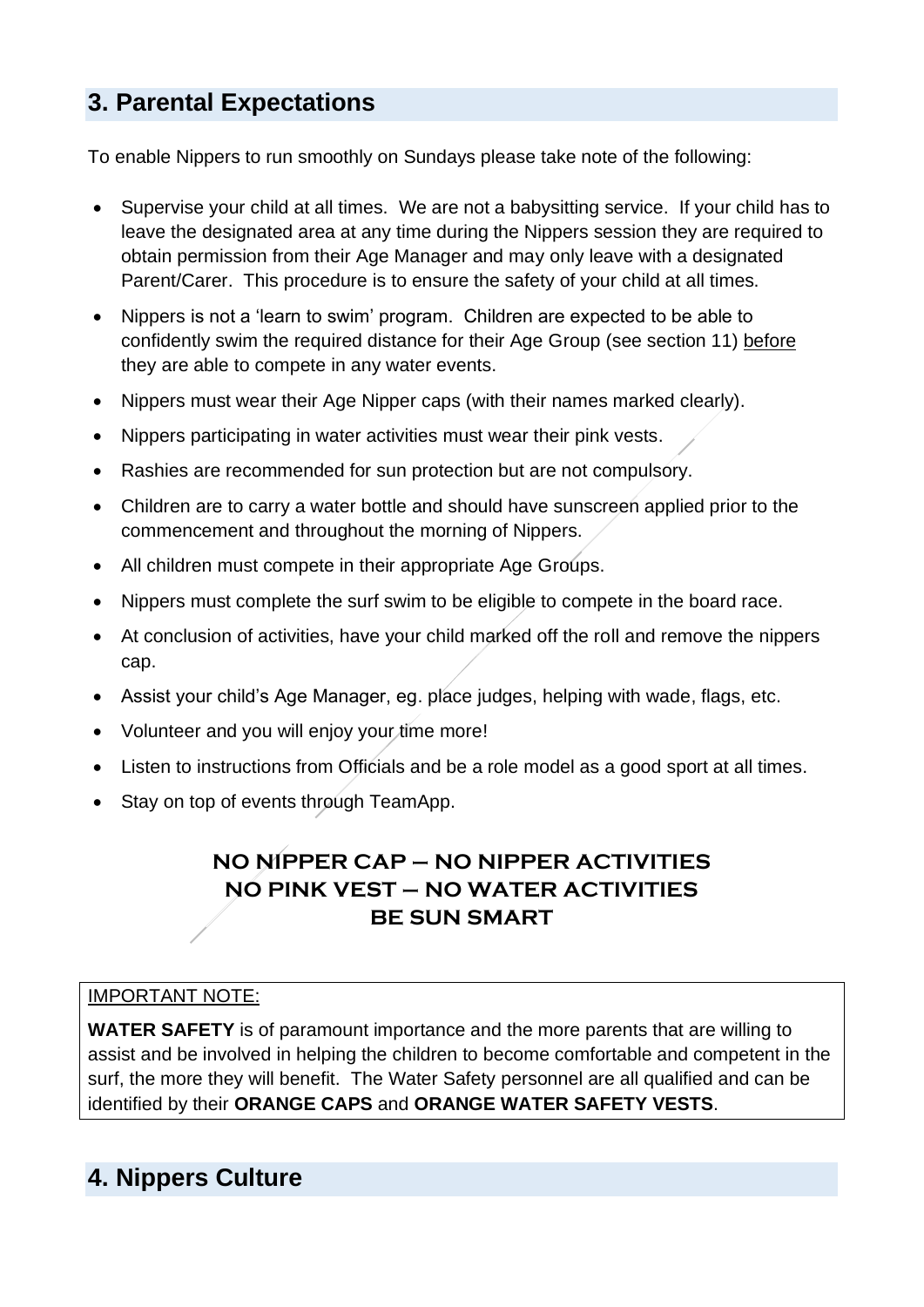## **Our Vision**

To create an outstanding Nippers experience that turns today's kids into tomorrow's lifesavers.

## **Our Goals**

- 1. To create future surf lifesavers.
- 2. To teach important beach and surf lifesaving skills in a fun, safe environment.
- 3. To encourage a fit and healthy lifestyle.
- 4. To promote teamwork, being a good sport and participating in surf competitions.
- 5. To provide opportunities for families and friends to connect with each other and the Clovelly community.

## **Our Values:**

# **Participation | Enjoyment | Learning | Safety**

# **5. Key Success Factors**

## **Overall KPIs (2020-2021 results)**

- 1. Increase in proportion of Nippers retained in each age group (achieved).
- 2. Increase in the number of U14s who complete their SRC (achieved 100% in 2020- 2021!).
- 3. Increase in proportion of Parent/Carers who Volunteer in each Age Group (eg, Bronze, Water Safety, BBQ, Officials) (achieved).

## **Secondary KPIs**

*Surf Sports:*

- 4. Increase in number of voluntary skilled competitors at Branch and State Carnivals (achieved).
- 5. Increase in numbers of Competitors getting to a Final at Branch Carnivals (achieved).

#### *Education:*

6. Increased numbers in gaining Education Certificates (achieved).

## *Training:*

- 7. Increase in number of Training Participants (achieved).
- 8. Number of Training Sessions at other surf beaches (achieved).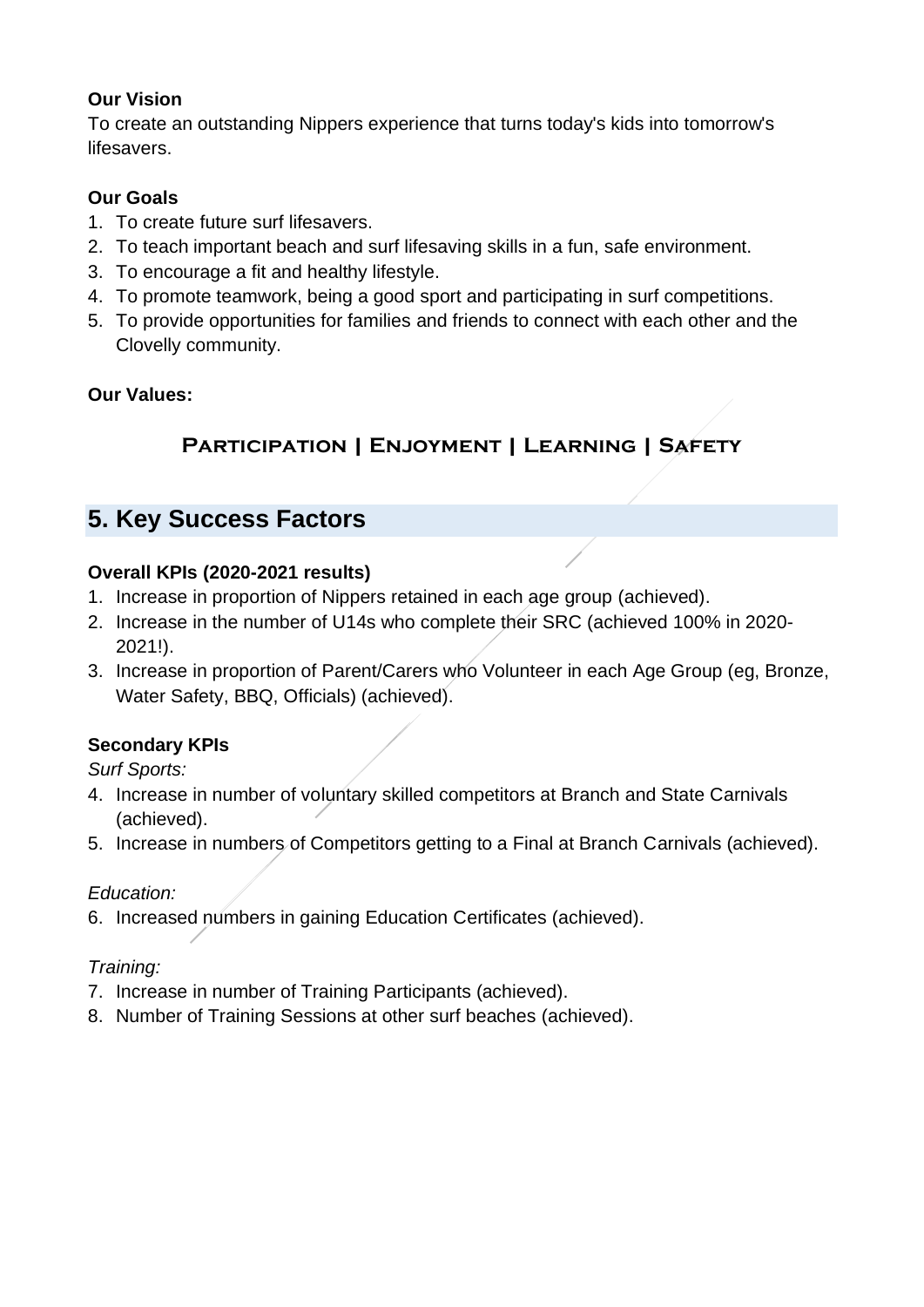# **6. Safety**

The safety of the kids is absolutely paramount. Any aquatic activities pose a risk that we need to diligently manage. Surf Life Saving Australia (SLSA) and Clovelly SLSC take our responsibilities for public safety seriously.

All officials and at least one parent must be general members of the club for insurance purposes. There are no exceptions. General Members of the club are not patrolling members but do have access to the *Tom Caddy* Room for coffee/drinks on a Sunday. Each General Member will be issued with a Clovelly Nippers Membership Card.

A **formal roll cal**l must be completed before Nippers can start and marked in a register.

There will be a **formal "ending" at the finish** where the responsibility of the Nipper(s) passes to their parent/carer when the Nipper cap is no longer worn. Parents cannot remove a nipper early from a session without notifying their Age Manager and having the child marked off the register.

It is absolutely mandatory that a parent/carer is on the beach at all times. Coloured Nipper caps must be worn at all times during Sunday Nipper activities. There is a **NO START** policy for Nippers not wearing their coloured Nipper cap and a high-visibility pink vest.

All volunteers who are not parents must obtain a Working With Children Check [www.kidsguardian.nsw.gov.au](https://www.kidsguardian.nsw.gov.au/working-with-children/working-with-children-check) - as well as, Member Protection Form. (Form at the back of booklet).

The Director Junior Activities must also obtain a Working with Children Check.

The Member Protection Officer is a good source of information if you have any concerns about any issues.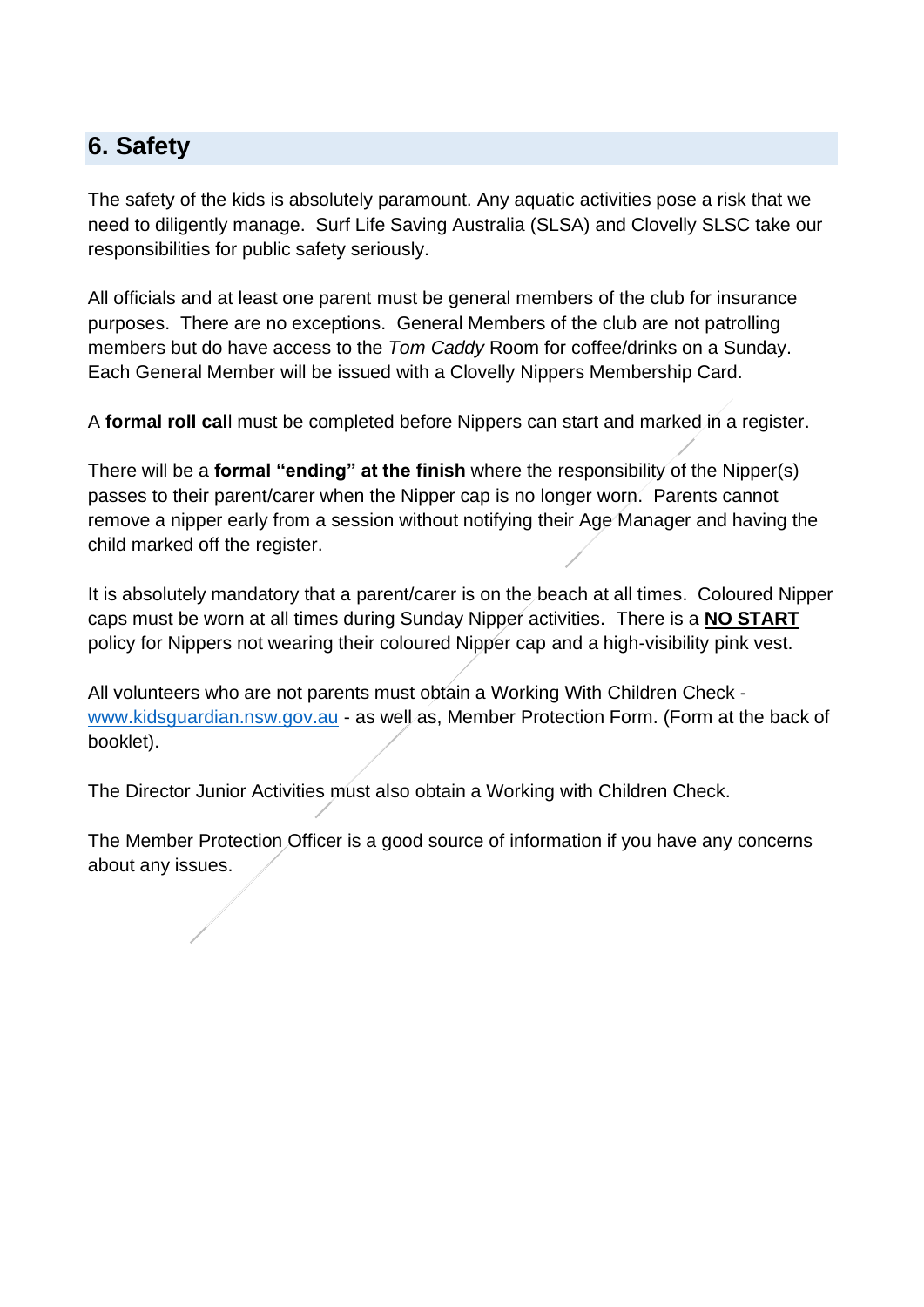# **7. Post Nippers Board use on a Sunday**

Once Nippers is concluded, it is the responsibility of Nippers and parent/carers to assist in returning beach equipment, including boards to the shed. Depending upon conditions and safety concerns at the discretion of the Committee, Nippers may be allowed to use boards in the bay for an additional 30 minutes after Nippers concludes.

This use of the equipment is discretionary, it is NOT a formal Nippers activity and is at the risk of the Nippers and family involved. Nippers at all times are to obey the instructions of the Council Lifeguards, Clovelly Surf Lifesavers as well as Clovelly Water Safety, Age Managers and Committee Members.

# **8. Wet Weather Policy**

Nippers will be run in wet weather. Some activities for some Age Groups in wet weather may occur indoors.

However, it will be cancelled in the event of thunder and lightning storms. If there is a cancellation, it will be posted on TeamApp by a member of the Committee.

Nippers will be on in all other conditions.

# **9. Registration**

#### **9.1 New Nippers**

New Nippers can request an Application Form by emailing on August 1<sup>st</sup>, 2020 **[nippers@clovellysurfclub.com.au](mailto:nippers@clovellysurfclub.com.au)**

Membership is not guaranteed for renewals and payments made after 31 August 2020.

Please email **[nippers@clovellysurfclub.com.au](mailto:nippers@clovellysurfclub.com.au)**, if you have any other queries.

#### **9.2 Registration priorities**

In accordance with our registration policy, membership is by invitation and offered to New Nippers as followed:

- 1st priority: Family has a sibling already registered in an older age group at Clovelly Nippers.
- 2nd priority: Parent/Carer is a Senior Active, Active Reserve, Veteran or Long Service member of the Club.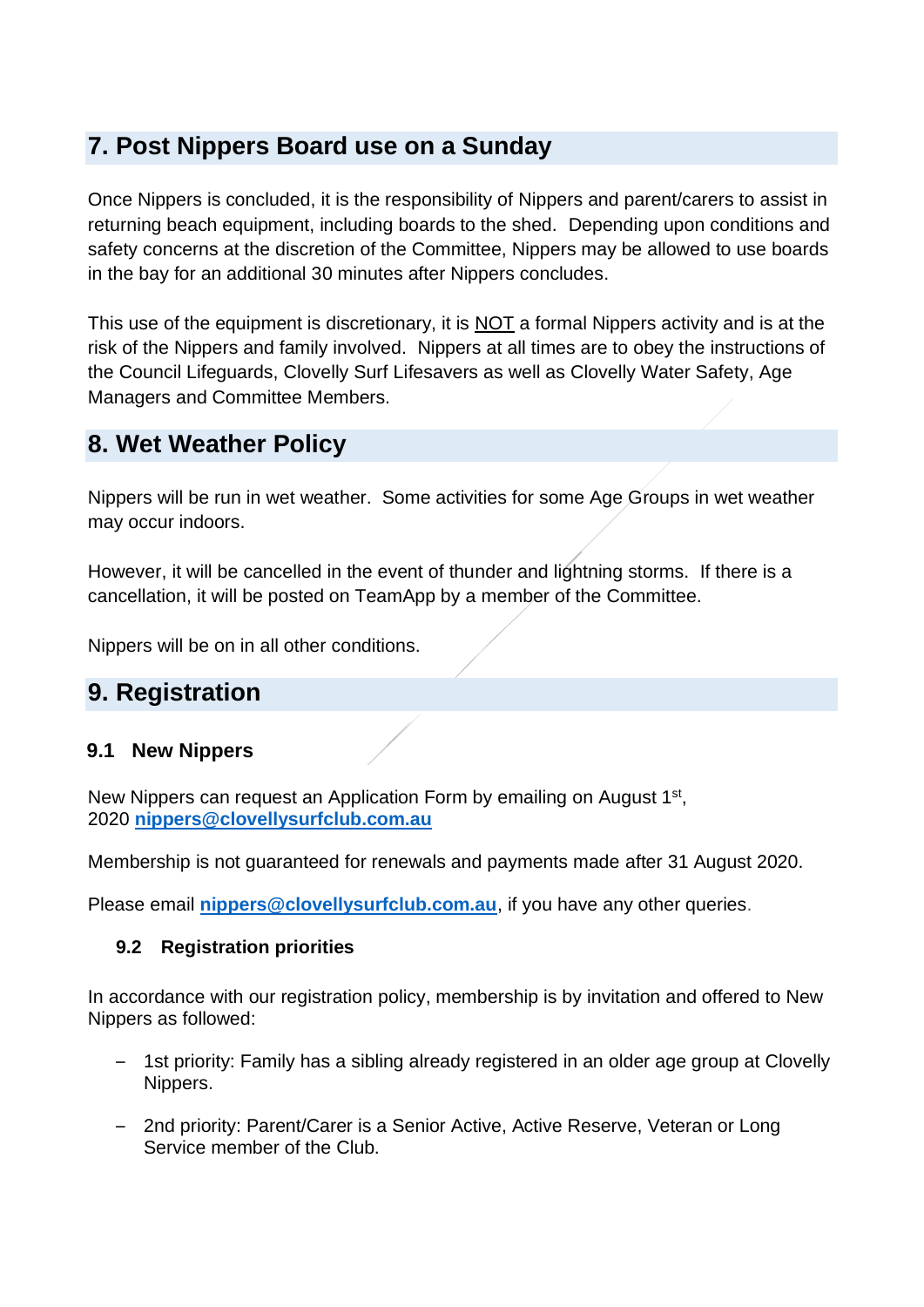– 3rd priority: Parent/Carer volunteers to assist in a role that is necessary for 2020- 2021 season (eg. Assistant Registrar, General Administration, Beach Set-Up, Carnival Official, Volunteer Coordinator, Bronze Medallion, SRC Water Safety training).

Nippers could not operate without the support of Parent/Carers who volunteer each Sunday and behind the scenes.

Each child has to meet the preliminary proficiency requirements set out in section 11 to be fully registered. If the child has not met the preliminary proficiency requirements before a pre-determined date before the start of each season without an accepted extenuating reason (eg. sickness, injury or disability) as assessed by the Committee in their absolute discretion, they will have their registration revoked and monies reimbursed.

## **9.3 Renewals**

Only Online Registrations and Renewals are accepted at Clovelly SLSC.

New Members (including new Parent/Carer General Members) must first join by visiting <https://sls.com.au/join/> and answer a few questions.

The SLSA Members Portal is designed to assist members manage their online renewals and payments. To create an account or login, please visit [https://portal.sls.com.au.](https://portal.sls.com.au/)

In 2016, SLSA introduced Family Groups to link all related individuals into one Family Group, making it easier for renew and pay for everyone in one-go! Please note that only an adult's login can register the whole family.

# **9.4 Transfers between SLSCs**

To organise a transfer to or from Clovelly SLSC, please email the Administrator at Clovelly SLSC - [admin@clovellysurfclub.com.au.](mailto:admin@clovellysurfclub.com.au)

A Nipper transfer from another SLSC to Clovelly SLSC is not guaranteed and subject to availability. Please registered your interest by emailing the Registrar – [clovelyrego@gmail.com.](mailto:clovelyrego@gmail.com)

# **9.5 2020-2021 Season fees**

| <b>One Nipper</b>                                            | \$140 |
|--------------------------------------------------------------|-------|
| <b>Two Nippers</b>                                           | \$220 |
| Three of more Nippers                                        | \$290 |
| <b>Compulsory Parent/Carer (General Member)</b>              | \$20  |
| <b>Compulsory Parent/Carer (Active/Patrolling</b><br>Member) | \$0   |
| <b>Additional Parent/Carer General Member</b>                | \$2(  |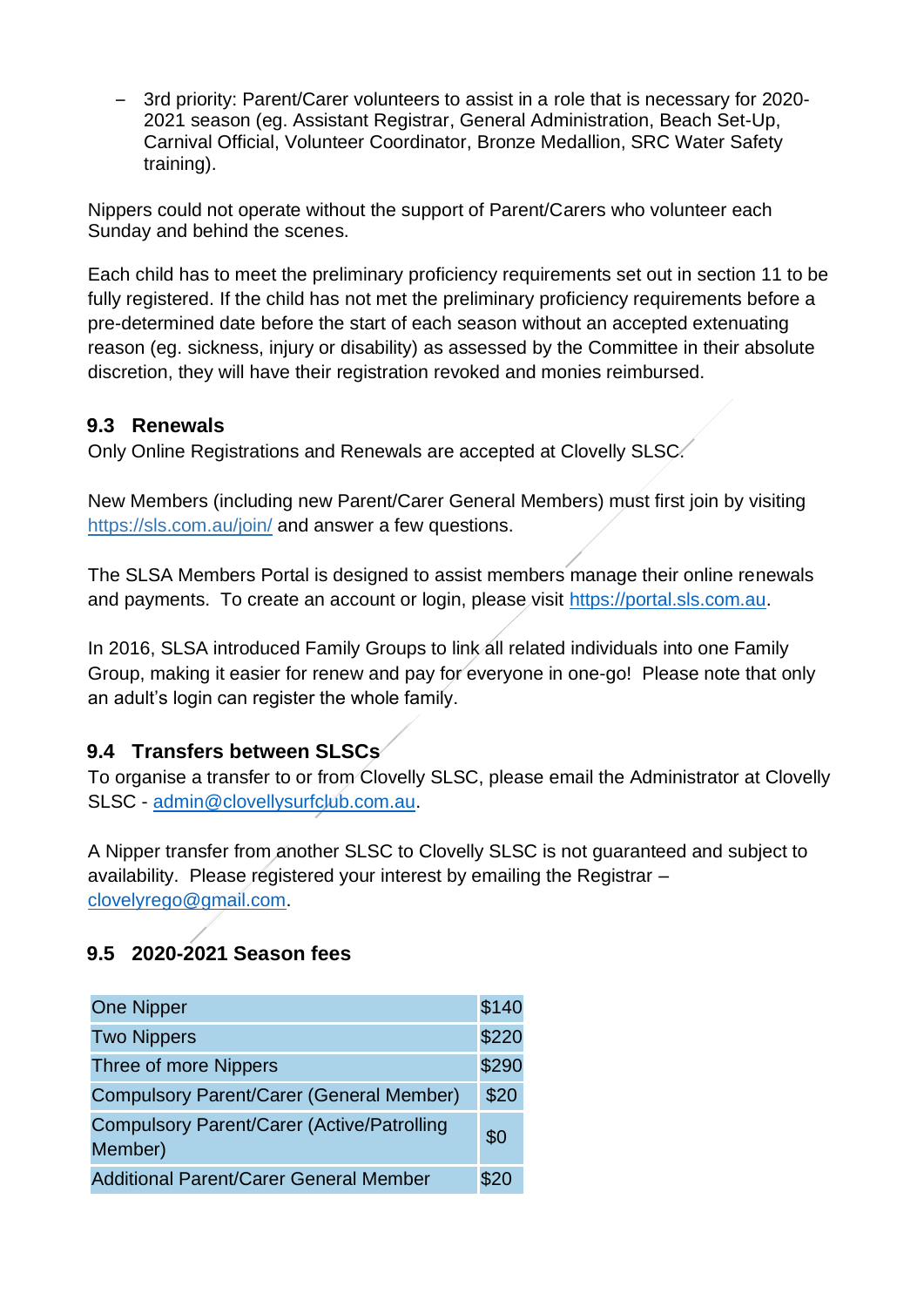# **10. Parent/Carer General Member**

We require at least 1 x Compulsory Parent Member for Nippers \$20 – All other parents/Carers are strongly encouraged to become general members of the club for only \$20 for the following reasons:

- You can't assist in activities unless you are registered, for example judging races, help with wades, setting flags, etc.
- In case of injury at Nippers, you will be covered by insurance.
- You will receive a Membership card that allows you to enjoy a refreshing drink on Sundays at the upstairs *Tom Caddy Bar*.
- Most of all you won't get as much fun out of Sundays unless you're helping out.

It is compulsory for at least **ONE** Parent/Carer to register as a General Member and complete the Member Protection Form, but it's so much more fun and safer if all Parents/Carers register.

Any enquiries, please contact Clovelly Nippers Registrar, [nippers@clovellysurfclub.com.au.](mailto:joanna.mchome@gmail.com)

# **11. Preliminary Proficiencies**

We encourage every parent to get their children into swimming lessons and squads. Just a reminder, Nippers is not there to teach kids how to swim. We are there to teach kids surf awareness and surf lifesaving skills.

Surf Lifesaving Australia sets minimum distance requirements for swimming proficiencies. Several clubs in Sydney Branch have added time limits to these distances and Clovelly SLSC has agreed to do the same.

Quite simply, we are serious about creating a pipeline of SRCs in the U14s to become Junior Lifesavers. To achieve this, SRCs must be able to *run 100m, swim 100m, run 100m* in less than 5 minutes. Working back from there we have set time limits to prepare Nippers to be on track to meet this goal. In setting the times, we have looked at what other clubs do. These times are for instance 30 seconds more generous than another club in our region.

Each Age Group from the U8s to U14s will need to meet set times as per below to be able to join Nippers. Any child who does not meet the proficiencies will not be able to join in Nipper activities.

If the child has not met the preliminary proficiency requirements before a pre-determined date before the start of each season, without an accepted extenuating reason (eg. sickness, injury or disability) as determined by the Committee in their absolute discretion, they will have their registration revoked and monies reimbursed.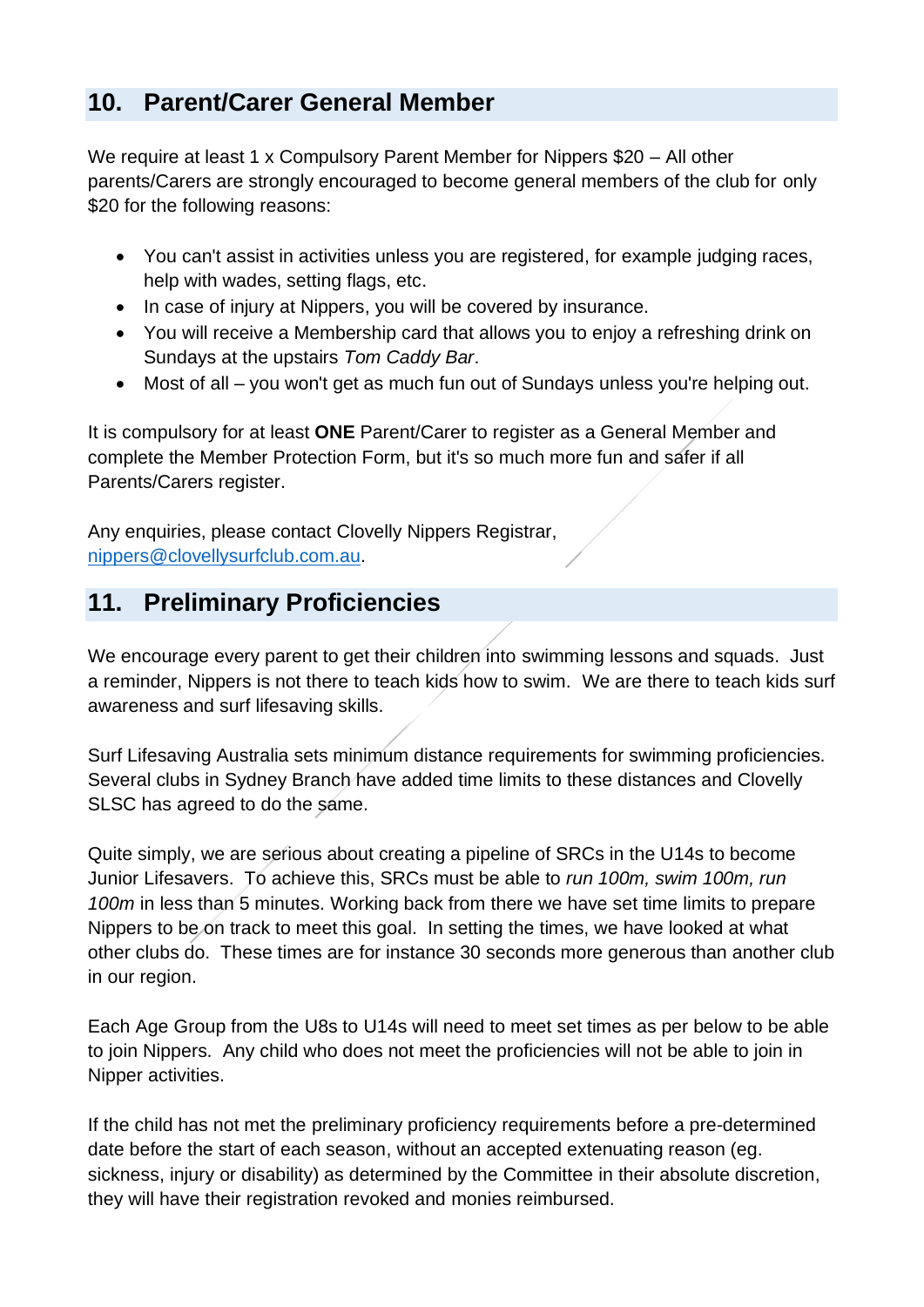To demonstrate proficiency, you must attend one of Nippers' pre-season pool swim proficiency days.

In addition to the Preliminary Skills Evaluation (which is required to be completed before registration takes place), we also have the Competition Skills Evaluation for any Nippers who wish to participate in competition. Competition Skills Evaluations will be undertaken during Nippers.

| Age<br><b>Group</b>                                                   | Date of Birth                | <b>Swim Distance &amp; Time</b>   | <b>Survival</b><br><b>Float</b> |
|-----------------------------------------------------------------------|------------------------------|-----------------------------------|---------------------------------|
| Under <sub>6</sub>                                                    | 1 Oct 2014 - 30 Sep 2015     | Not Required                      | Not Required                    |
| Under 7                                                               | 1 Oct 2013 - 30 Sep 2014     | <b>Not Required</b>               | Not Required                    |
| Under 8                                                               | 1 Oct 2012 – 30 Sep 2013     | 50m swim (in less than 3 minutes) | 1 minute                        |
| Under 9                                                               | 1 Oct 2011 – 30 Sep 2012     | 100m swim (in less than 4.5 mins) | 1 minute                        |
| Under 10                                                              | 1 Oct 2010 - 30 Sep 2011     | 150m swim (in less than 5 mins)   | 1.5 minutes                     |
| Under 11                                                              | 1 Oct 2009 - 30 Sep 2010     | 200m swim (in less than 6 mins)   | 2 minutes                       |
| Under 12                                                              | 1 Oct $2008 - 30$ Sep $2009$ | 200m swim (in less than 5.5 mins) | 2 minutes                       |
| Under 13                                                              | 1 Oct 2007 - 30 Sep 2008     | 200m swim (in less than 5 mins)   | 3 minutes                       |
| Under 14                                                              | 1 Oct 2006 - 30 Sep 2007     | 200m swim (in less than 5 mins)   | 3 minutes                       |
| NB: Proficiency Swim can be completed in the Nippers choice of stroke |                              |                                   |                                 |

#### **Proficiency Requirements for Clovelly Nippers 2020-2021 Season**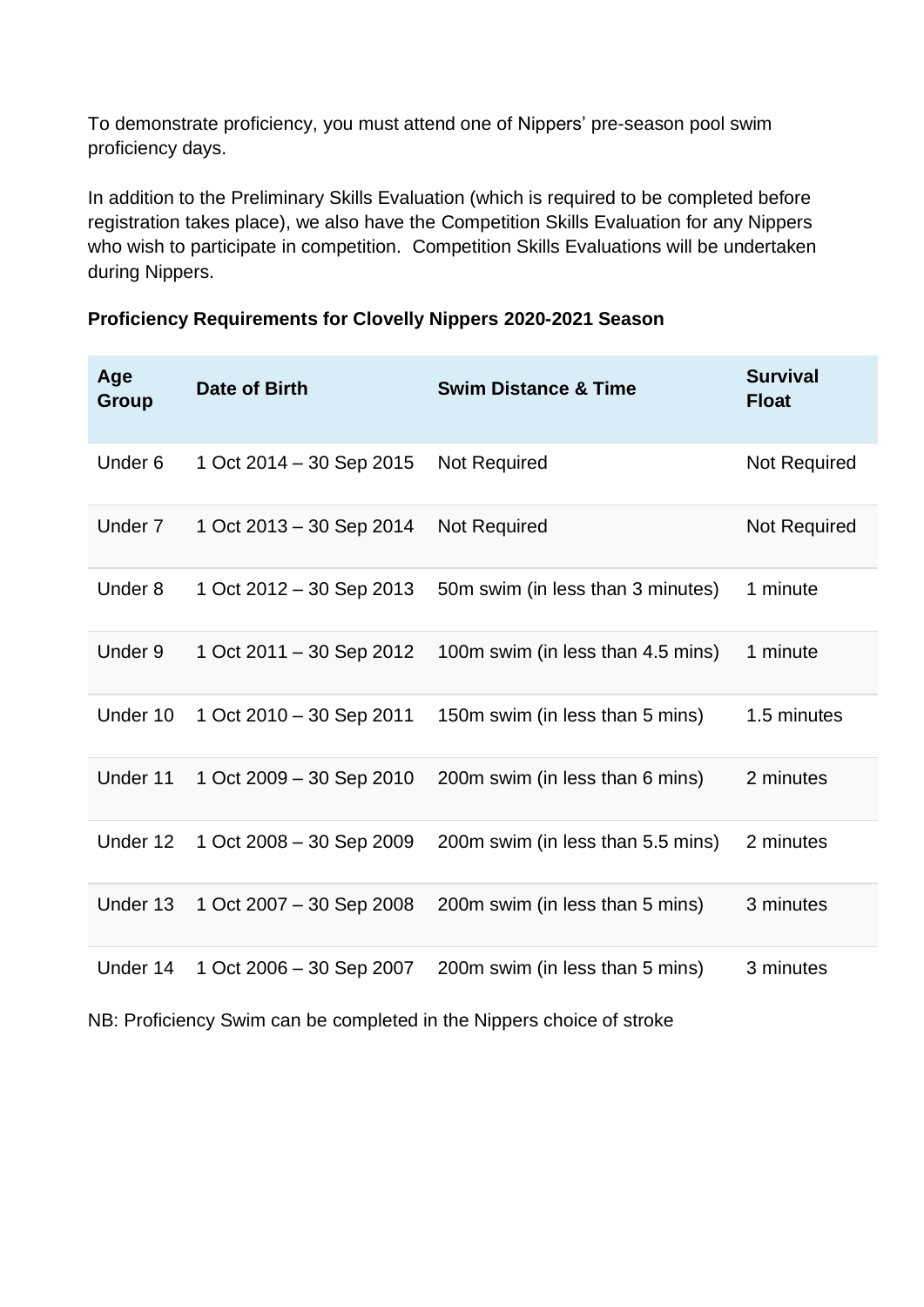# **12. Uniforms**

## **12.1 Compulsory Uniforms**

Nipper Caps with Age Group Colour (name clearly marked) must be worn with straps fastened at all times.

| <b>Age Group</b>   | <b>Cap Colour</b> |
|--------------------|-------------------|
| Under <sub>6</sub> | Yellow            |
| Under <sub>7</sub> | <b>Blue</b>       |
| Under 8            | Red               |
| Under 9            | Green             |
| Under 10           | Yellow            |
| Under 11           | Blue              |
| Under 12           | Red               |
| Under 13           | Green             |
| Under 14           | Yellow            |

High Visibility Pink Nippers Vest must be worn by Nippers participating in water activities.

#### **12.2 Other Uniforms**

Clovelly SLSC swimwear is highly recommended but is not compulsory. Rashies are strongly recommended for sun protection but are not compulsory. Wetsuits are allowable outside of competition events.

# **13. Training**

Clovelly is not a surf beach and we need to get our kids exposed to the surf as a principle of water safety. To complete the Surf Rescue Certificate (the graduation of Nippers to becoming a surf lifesaver) in the U14s you must be able to complete both a board and tube rescue in a surf environment (ie not Clovelly).

Training will be conducted throughout the season. Training is primarily focused on board paddling but it also includes surf swims, ironperson, sand events and overall fitness.

If you wish to compete at branch and state titles, involvement in training is a prerequisite.

Please ensure you arrive at the training sessions at least 10 minutes before the scheduled start time to sign on and grab a board. Your Nippers cap and pink vest must be worn at all Club training sessions.

There will be a minimum of two training sessions per week: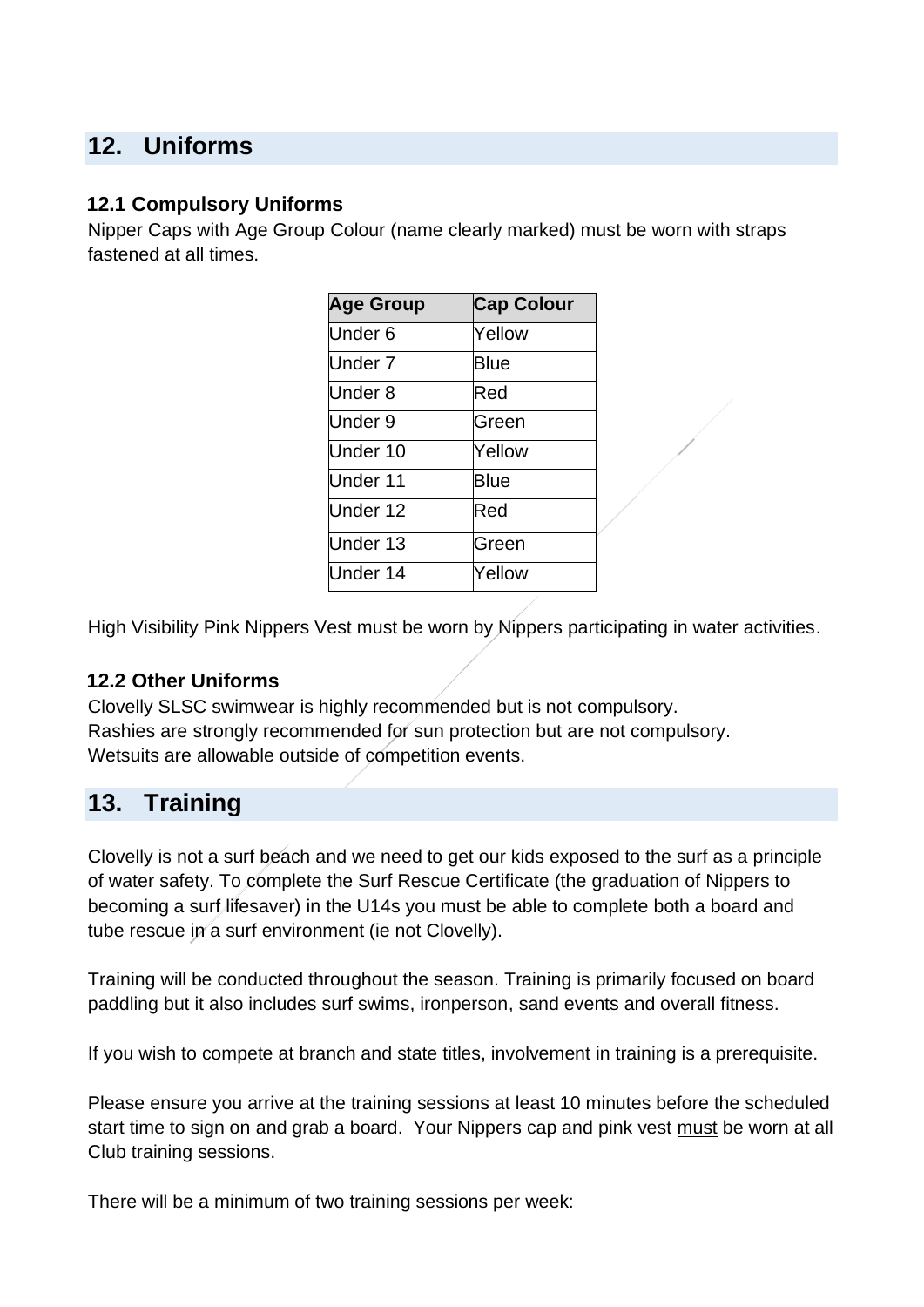## **13.1 Clovelly still water training U8+ must be confident**

Training will be every Friday at 6:00am - 7:00am at Clovelly Beach. This is open to all Nippers U8s-U14s.

## **13.2 Surf Training must be confident in surf**

Every Thursday at 4.30pm - 5:30pm, there will be training at Bondi Beach, meet at the Bondi SLSC board shed near the playground. These sessions depending upon surf conditions can be more demanding than Clovelly. You must transport your own board.

More information on training will be available through the Team App or by contacting Clovelly Nippers Training Director [clovellynipperstraining@gmail.com.](mailto:clovellynipperstraining@gmail.com)

COMPS: We have also set a pretty aggressive goal for this year to start teams in all team events between the Age Groups of U9s - U14s at the Randwick Shield, Branch Championships and State Championships. We don't care if the kids don't win, as long as we get them on the start line, they have fun, learn new surf skills and feel more confident in the surf.

# **14. Surf Education**

As part of the Nipper activities at Clovelly SLSC, our Nippers will be guided through an age-appropriate Surf Education program (developed by Surf Life Saving Australia). The Surf Education program has been developed to enable children and young adults to recognise and enjoy a safe beach or aquatic environment. Surf Education was created in response to the demand for information and strategies to address aquatic safety, management and education.

The Club's Education Director will oversee this program with the assistance of our Club's Trainers and Age Managers. The Surf Education program will take place in the first 11 weeks of the Nipper season. All Nippers that participate and complete the Surf Education program with a **minimum of 70% attendance** during the 11 weeks (eg attend 8 sessions out of the 11), will receive a certificate at the end of the Nipper season for the relevant age program.

Please note – all children that wish to compete at Surf Life Saving Carnivals must obtain their age appropriate Surf Education Award.

## **14.1 Surf Play 1 & 2 (U6 & U7)**

Surf Play is the program designed for the most junior members. focus is on play, participation and fun. Activities and games will be the focus of the sessions with a number of simple beach safety and awareness lessons available such as: basic safety practices during beach activities, what makes up a beach environment, sun-smart guidelines, the importance of having an adult with them at the beach, what a lifesaver is and what they do,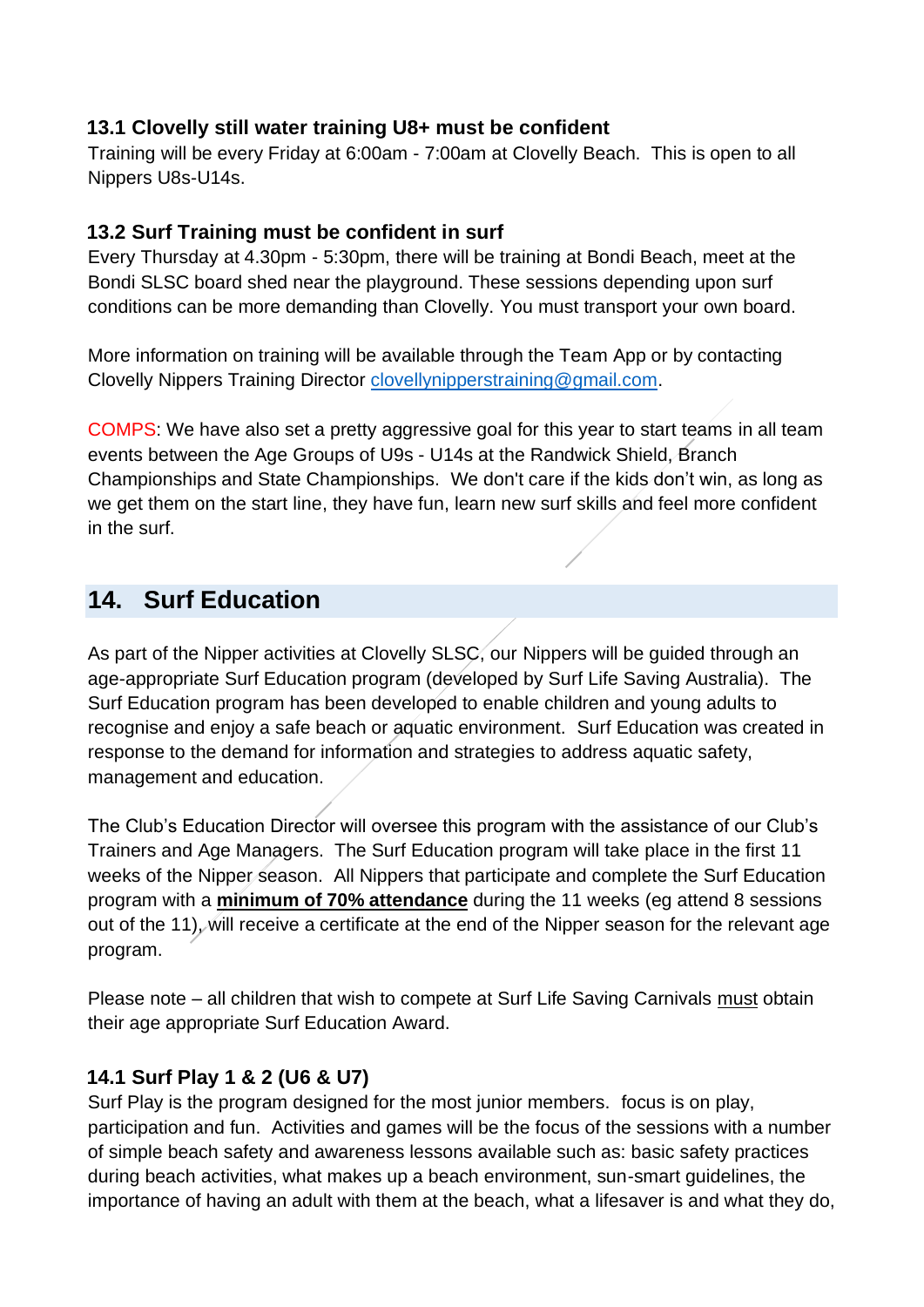wading, beach sprinting and beach flags. At Clovelly in the right conditions, we can also in the wade area help U6-7 be introduced to a board.

# **14.2 Surf Aware 1 (U8)**

Surf Aware 1 is the first of the junior development awards. The focus is on understanding, identifying and demonstrating sun-smart guidelines and dangers that relate to themselves, as well as what it means to feel safe. They learn to recognise whether they are, or someone else is, in an emergency situation and how to get help. Ecosurf discusses the beach environment and communities surf lifesavers operate in. Surf sports skills focus on body boarding, wading, dolphin-diving, beach sprint starts and beach flags starts. As an U8, they can begin to use a Nipper board unassisted, so basic board positioning and paddling is introduced.

# **14.3 Surf Aware 2 (U9)**

Surf Aware 2 builds on Surf Aware. Personal Safety Networks are introduced so participants are comfortable asking for help; Ecosurf talks about the impact surf livesavers can have on the beach. Safety of self steps up a gear by introducing safety tips and the ability to identify hazardous surf conditions. Other surf sports skills focus on body surfing, sand running technique and diving for a beach flag.

# **14.4 Surf Safe 1 (U10)**

The first of the Surf Safe awards Surf Safe 1 begins to get more specific introducing a number of new topics. Participants will identify adults at the surf clubs they can ask to help them, in Ecosurf they focus on water conservation and in sun safety the spotlight is on the consequences of skin damage. They learn about rips, recognising unsafe behaviours and relating these areas to preventative actions. Resuscitation is introduced with an opportunity to experience CPR on a manikin. Rescue techniques are also introduced as participants learn to use body boards to assist distressed swimmers and experience rescue tubes. Surf sports skills focus on entering and negotiating the surf on a board and beach relay baton changes.

# **14.5 Surf Safe 2 (Under 11)**

Surf Safe 2 takes a significant step up in the level of content. As U11's they have the ability to learn more technical aspects of lifesaving and are able to be more physical in surf sports skills. Participants are encouraged to persist when needing help skills in each skill set and includes rolling under a wave on a board, diving under large waves, beach sprint arm and leg drive and beach flags race strategies.

# **14.6 Surf Smart 1 (Under 12)**

Surf Smart 1 continues similar to Surf Safe 2. Participants begin to learn about their rights and responsibilities as a member of SLSA, the Ecosurf lesson looks at how weather impacts on the beach environment. Personal health & wellbeing and sun safety is focused on skin cancer and staying fit and healthy respectively. The role of patrols is first introduced to this award as is the managing rips and using them to assist in rescues. As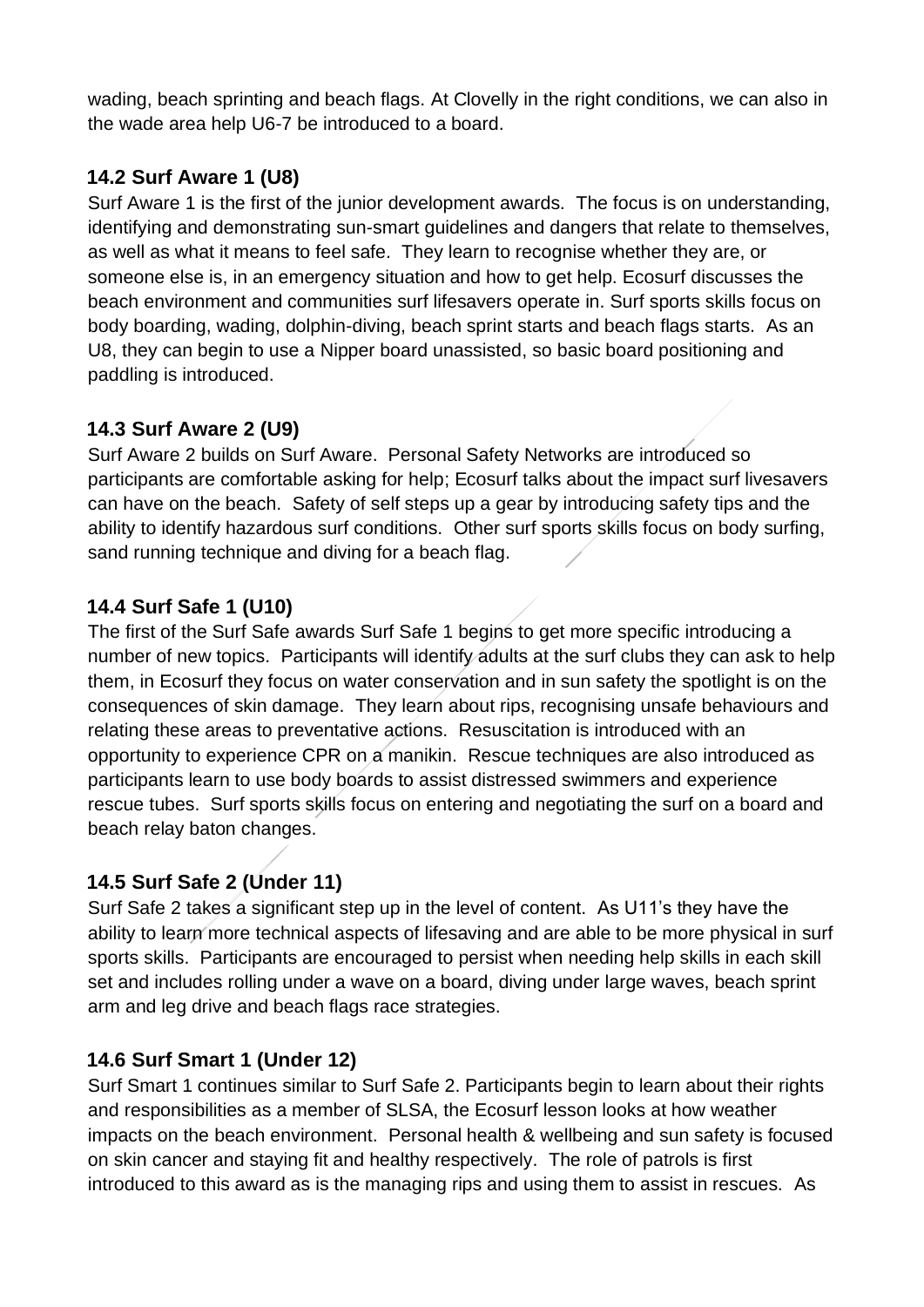an 11 year old, participants can work towards a Basic Emergency Care Certificate (as well as a Resuscitation Certificate).

This certificate comprises of lessons in the human body, complete basic first aid and resuscitation. Some more signals are introduced that complement the first set previously learnt. Previous board skills come into play as participants learn how to conduct a board rescue. The focus of surf sports skills is to complete all the skills in each skill set and includes; rolling under a wave on a board, diving under large waves, beach sprint arm and leg drive and beach flags race strategies.

# **14.7 Surf Smart 2 (Under 13)**

The last of the junior development awards, Surf Smart 2 looks to wrap up the skills and knowledge learnt in all the previous awards. Participants learn about what the SLSA Member Safety and Wellbeing Policy is, and in Ecosurf they tackle the issues of Global Warming and Climate Change and how they will impact on surf lifesaving. Surf Safety is wrapped up into the 10 Surf Safety Tips. Communication focuses on the importance of communicating with beach users, patrols identifies other professional emergency services and participants will experience performing a tube rescue. Participants can work towards a Basic Emergency Care Certificate (as well as a Resuscitation Certificate).

This certificate comprises of lessons in the human body, complete basic first aid and resuscitation. The focus of surf sports skills is on bringing all the skills learnt in previous awards together to participate in an event for each of the disciplines: board race, board rescue, surf race, run-swim-run, beach sprint, beach relay, beach flags, ironperson and cameron relay.

# **14.8 Under 14s**

Under 14 age group is the most important age group for juniors. It is the last year of structured junior activities and the first where the junior can start to participate in regular surf lifesaving activities on patrols.

A number of skills and knowledge lessons are provided through the structured junior development program that pathway towards the Surf Rescue Certificate (SRC). The SRC is the introductory award for patrolling surf lifesavers and allows the recipient to take part in beach patrols.

A member must be 13 years of age to sit the examination for this award. Completion of this award is a minimum requirement for participation in surf sports competition as an Under 15 (and in some instances as an Under 14).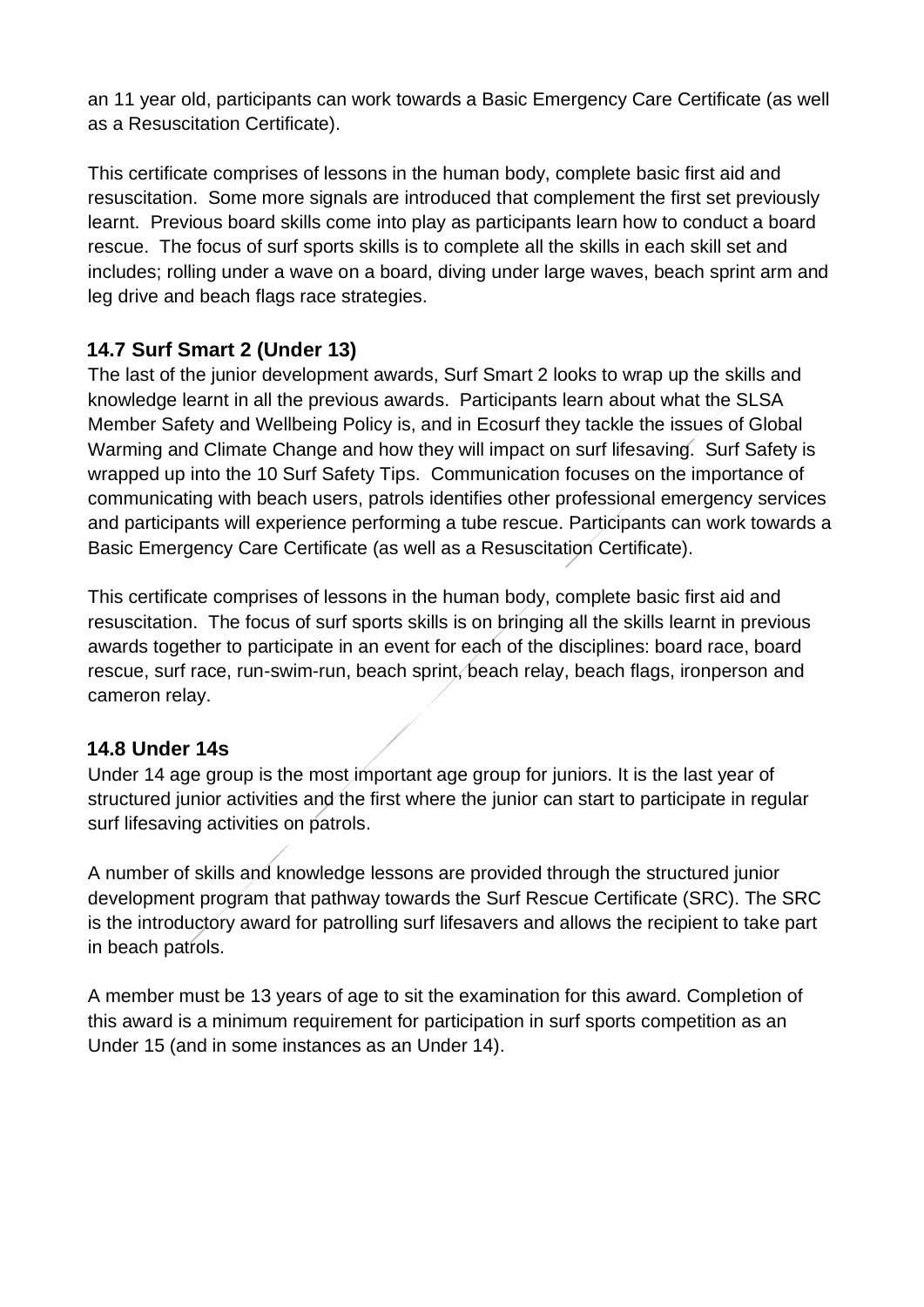# **15. Water Safety**

Wanted to help out on Sundays but couldn't commit to do senior club patrols or being an Age Manager?

Depending upon the risk assessment, Nippers are not allowed in the water unless we have a minimum of 1 water safety volunteer for every 5 Nippers, although on calm days inside the bay it can be 1 volunteer for every 10 Nippers. So for instance if we have 60 Nippers in the Bay we may need 12 water safety volunteers. The more water safety we have, the more water activities we can offer at Clovelly, Gordons Bay and at other beaches.

SLSC offers a specialised training course for Nipper Parents/Carers who want to do water safety. The course will be run in a condensed format specific for nipper parents. It is not as intense or lengthy as normal bronze medal training. It will equip you to do water safety for Nippers only. You will not be required to do senior club patrols.

If after doing this course you wish to go on and do your full bronze and be on patrol with your children (which is hugely rewarding) that will be another course.

# **16. Age Managers**

We have a fantastic group of Age Managers who provide Nippers with an outstanding experience every Sunday morning.

One of the most important (and rewarding) roles for our Nippers is that of the Age Manager. Our age managers volunteer their time to help make your child's age group an enjoyable experience and mentor the next generation of lifesavers. Please respect their decisions and trust that they have your child's best interest at heart. Many are Surf Lifesavers themselves. At a minimum every age group has one Bronze medal holder.

We like to have one female and one male age group supervisor for each age group but encourage as many people to be involved to allow rotation of supervisors. Supervisors must complete the Age Manager Course and then complete their Surf Rescue Certificate. Like all sporting clubs we rely on volunteers to help it run smoothly. Even if you are unable to do the course please assist the Age Managers on the day as it makes the kids day more enjoyable and you get to meet more people and have fun in a family activity.

At a minimum there's one Age Manager per 20 nippers, but ideally the ratio is less than that – especially with the younger groups where we like to have 1:10 ratio.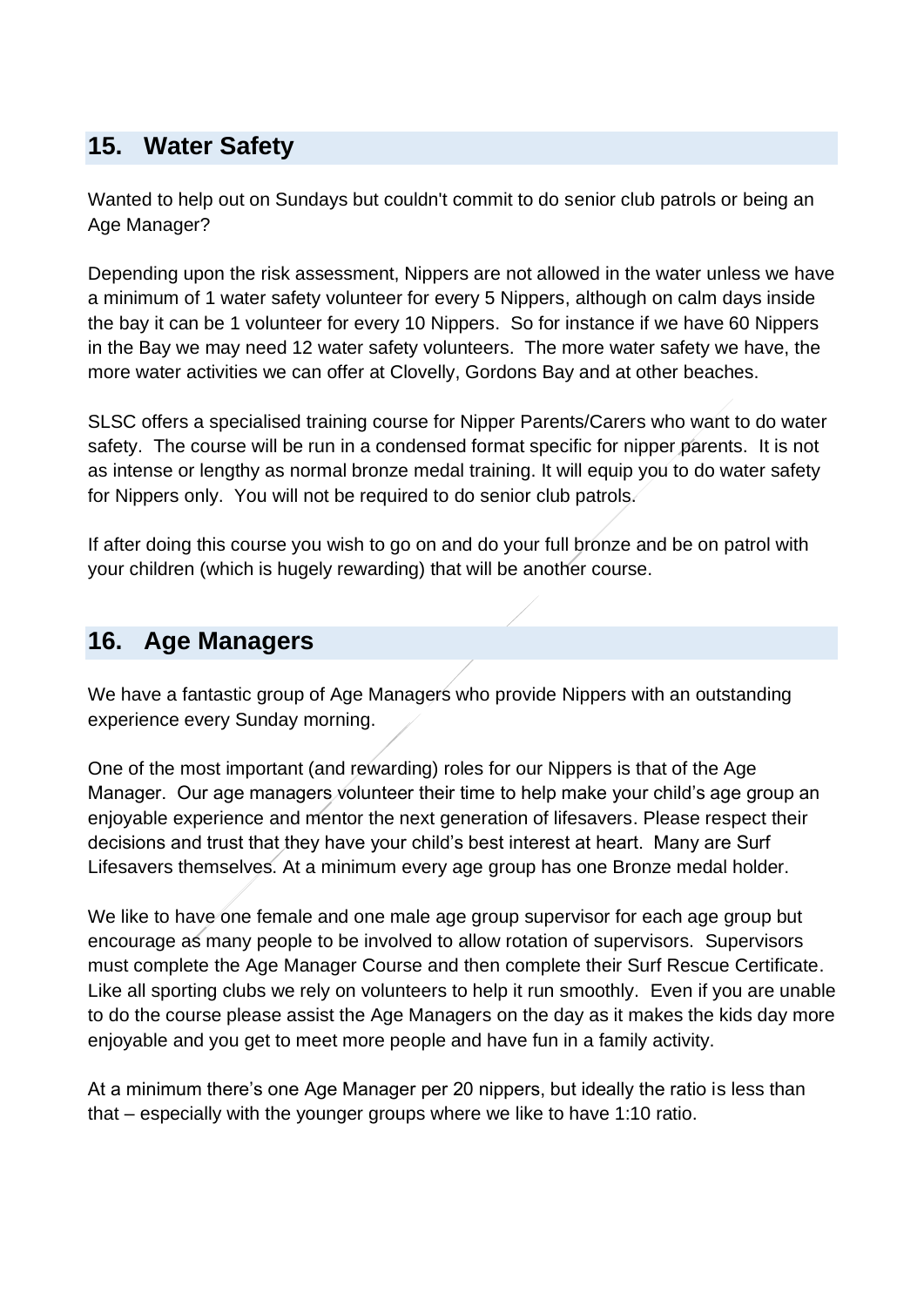# **17. Nippers Committee**

A new committee has been formed to build on the good foundations at Clovelly. Please feel free to contact any of the members if your Age Managers cannot help you in the first instance. Remember your Age Managers are your best contacts! We are always willing to help. nippers@clovellysurfclub.com.au

# **18. Parental Involvement**

The more you get involved, the more your child and you will enjoy Nippers. Overall, the emphasis in Nippers is to have fun. The Club operates entirely from volunteer help. There are many jobs you can help with, and you do not need to have had surf lifesaving experience or be a lifesaver. The Club values any and all contributions from parents – it makes our Club.

Any parent who would like to help out should speak to their Age Manager or a Committee member about how to get involved. Volunteer Form can be found at the end of this booklet.

Ways of getting involved:

- Age Managers, Helpers
- Water Safety, IRB crew/driver
- Competition Officials
- BBQ
- Registration and administration
- Assisting Age Managers as Race Judges
- Coordinating beach set up and pack up
- Assisting in setting up of beach and carrying down equipment
- Washing off boards or helping pack up the beach equipment at the end of nippers
- Store and Supplies
- Social Events
- Gear steward
- Website Coordinator
- Fund raising, and much much more!

# **19. Code of Conduct**

It's simple really – we expect our Nippers and parents to act responsibly on the beach, respect all beach users and remember that we are sharing a public space.

We all have a responsibility to provide a supportive and safe environment for our kids to learn and build confidence. Set the right example and be a good sport. Applaud the efforts of all. Be positive and encouraging.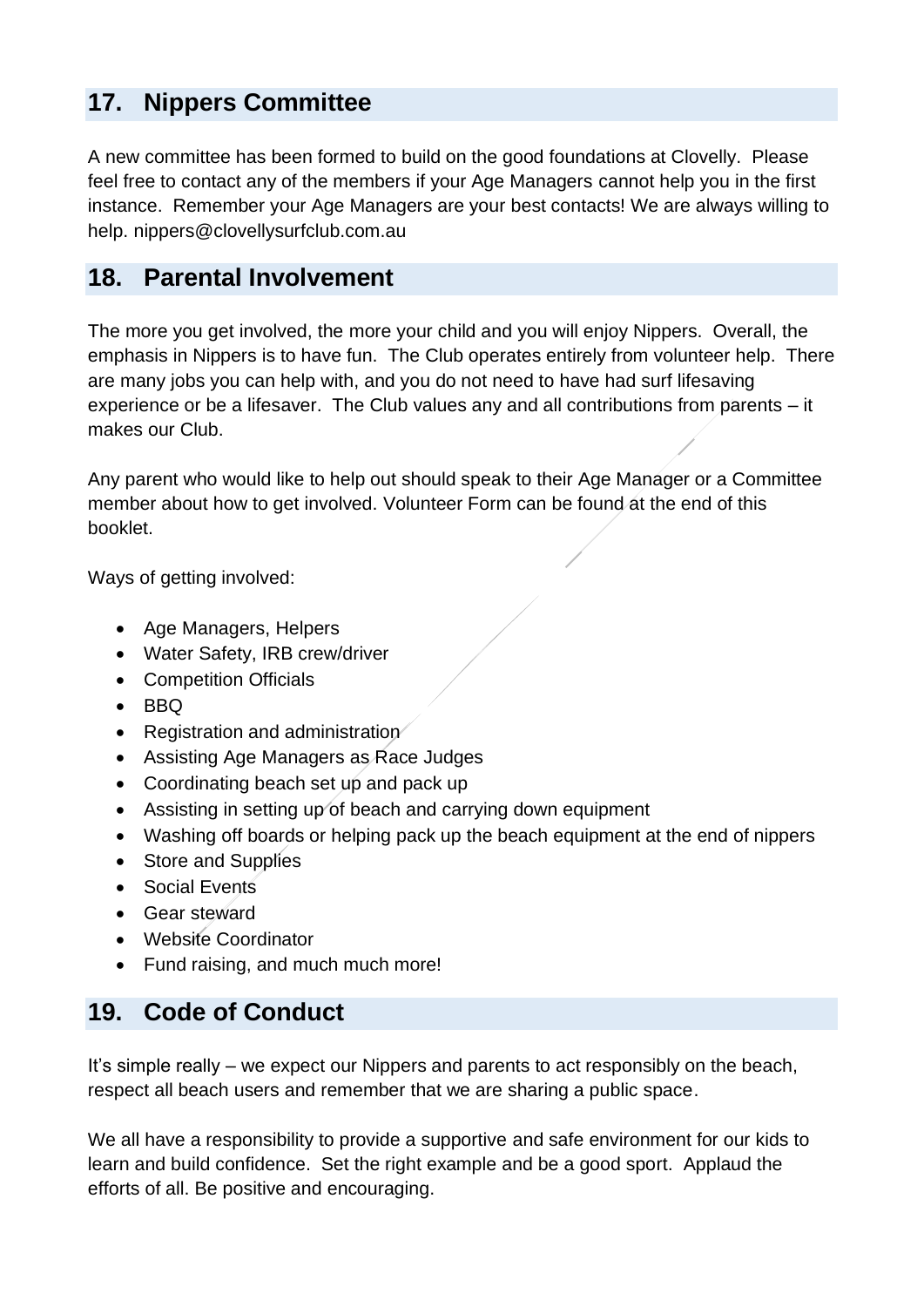All children have the right to grow up protected from harm. The protection of children is everybody's responsibility. Clovelly SLSC has a zero tolerance of any form of child abuse and abides by SLSA NSW Member Protection policy and Code of Conduct.

If you are in any doubt as to the conduct of a junior member, parent, carer, volunteer or bystander, please report it immediately to the nearest Age Manager or Committee member. All grievances are to be referred to the Director of Junior Lifesaving Activities (Bryce Wilde) for prompt resolution. If in doubt on what to do, please speak with the Member Protection Officer.

Members of any age that cannot conduct themselves appropriately may be subject to club disciplinary action.

More detailed behaviour expectations are set out below.

#### **Parent's code of behaviour**

- Remember that children participate in sport for their enjoyment, not yours.
- Be positive, encourage children to participate, do not force them.
- Focus on the child's efforts and performance rather than winning or losing.
- Remember that children learn best by example. Appreciate good performances and skilful plays by all participants.
- Encourage children always to play according to the rules and to settle disagreements amicably.
- Respect officials' decisions and teach children to do likewise.
- Show appreciation for volunteer coaches, officials and administrators. Without them, your child could not participate.
- Support all efforts to remove verbal and physical abuse from sporting activities.
- Respect the rights, dignity and worth of every young person regardless of their gender, ability, cultural background or religion.

#### **Nipper's code of behaviour**

- Listen to your Age Manager and other Officials.
- Be a good sport. Applaud all good performances whether they are given by your team or others.
- Cooperate with your age manager, team mates and competitors.
- Participate for your own enjoyment and benefit, not just to please parents or others.
- Compete within the rules.
- Respect the decision of Officials. If you disagree, have your Age Manager approach the official during a break or after the competition.
- Treat all participants in your sport as you like to be treated. Do not bully or take unfair advantage of another competitor.
- Respect the rights, dignity and worth of all participants regardless of their gender, ability, cultural background or religion.

#### **Officials' code of behaviour**

• Place the safety and welfare of the participants above all else.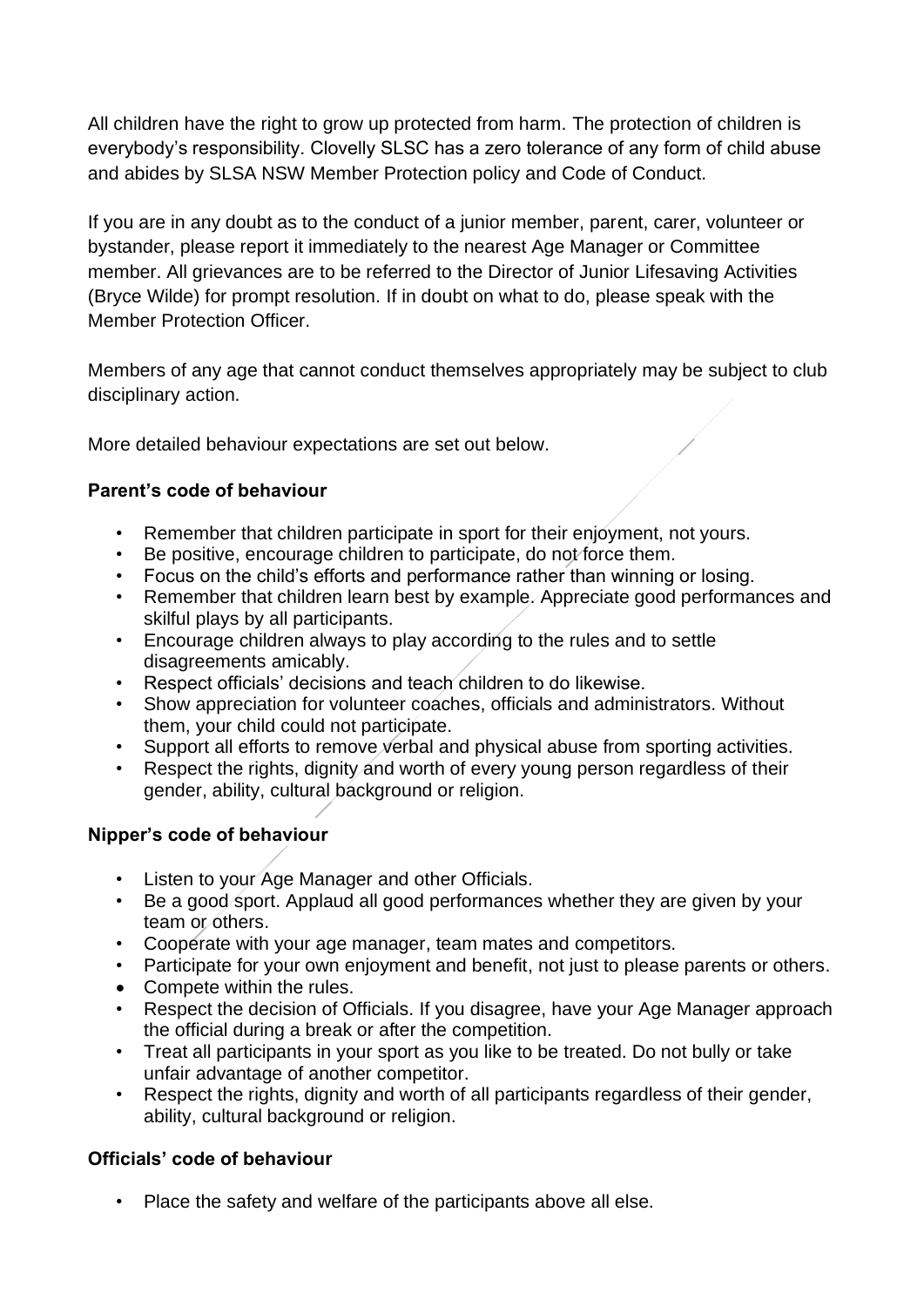- Be a good sport yourself. Actions speak louder than words.
- Compliment and encourage all participants.
- Emphasize the spirit of the game rather than the errors.
- Modify rules and regulations to match the skill levels and needs of young people.
- Give all young people a 'fair go' regardless of their gender, ability, cultural background or religion.
- Be consistent, objective and courteous when making decisions.
- Condemn unsporting behaviour and promote respect for all opponents.
- Encourage and promote rule changes which will make participation more enjoyable.
- Keep up to date with the latest trends in officiating and the principles of growth and development of young people.
- Remember, you set an example. Your behaviour and comments should be positive and supportive.

# **20. Social Events**

This year we want to have fun off the beach just as much as on the beach with a range of social events.

We are in early planning for a parents' only social event on Friday 08 November upstairs at The Clovelly Hotel. This will be in addition to twilight nippers which are always good fun. We are also looking to have the occasional BBQ after Nippers upstairs to encourage all Nipper parents/carers to enjoy the Club's bar.

Each parent/carer who is a General Member receives a Nippers Membership Card.

# **21. Recognition and Presentation**

At Clovelly we like to encourage and reward nippers and volunteers throughout the season. Here are some of the ways we do it:

#### **A). Weekly recognition by Age Managers**

Vouchers for a free sausage & soft drink at the BBQ.

#### **B). Nippers End of Season Presentation**

#### **Bluey Award** (one per boy/girl)

• Nipper demonstrating most potential as a junior lifesaver and future patrol captain. Not necessarily the child who is the most competitive, but reflects our values of participation, enjoyment, learning and safety. U14 winner is awarded the Giles Gym Award.



Other awards include:

• Medals for U6s and U7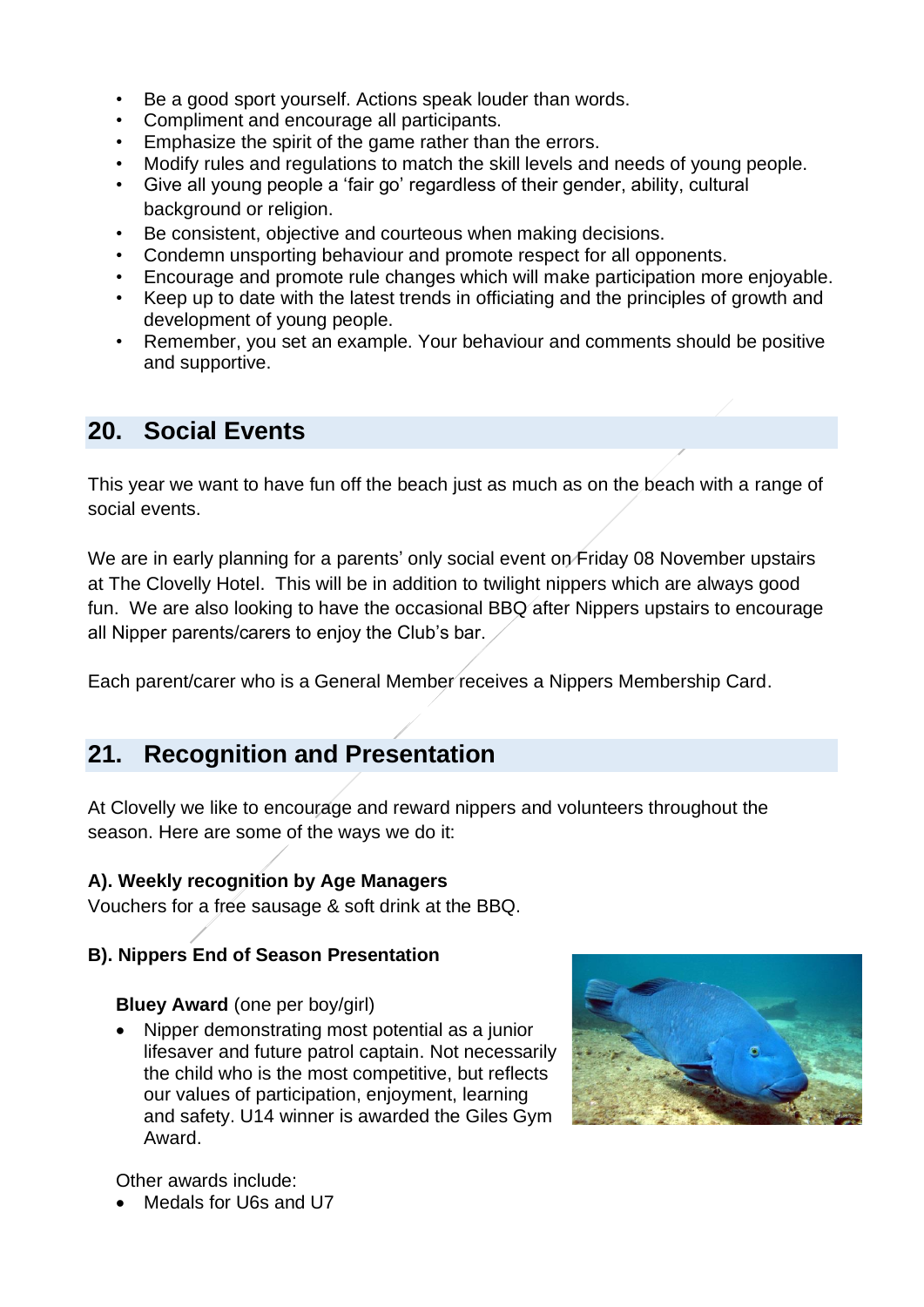- Surf Awards for everyone who completes Education
- Most Improved
- Age Champion and runners up (points are totalled for Ironperson and two championship days)
- Handicap

## **C). Nippers Captains**

Each year U13 Age Managers to appoint a male and a female nipper club captains (maximum of 4 per year). These club captains are to showcase our values, mentor younger age groups and be spokespeople for Clovelly Nippers.

## **D) Development Camps**

Most promising future patrol captains in U13s and U11s have opportunity to go on SLSA Sydney branch organised Development Camps.

## **E) Clovelly SLSC Presentation**

This is an awards night for Clovelly SLSC as a whole. Being one club, we have the opportunity to integrate some recognition of nippers volunteers with the seniors.

• **Nippers Age Group of the Year award** (perpetual team award and individual medals):

Provided to age managers and registrar collectively for the overall performance of their age group. This award is informed by our KPIs:

#### • **Nippers Life Members**

Awarded to current or past volunteers who have had the most outstanding service and overall contribution to the growth, reputation and success of Clovelly SLSC Nippers. The number of years of service provided shall only be a consideration and shall not be determinative in assessing a candidate's eligibility.

## • **Nippers Volunteer of the Year Award**

Provided to the volunteer who in one season has had the most positive impact in assisting achieving our vision. May be up to three nominees each year who are also invited to the Presentation night and whose achievements are recognised.

# **22. Communication**

## **22.1 Clovelly Nippers on TeamApp**

The main form of communication will be Clovelly Nippers on TeamApp, which will be updated regularly.

Clovelly Nippers TeamApp includes the following groups:

- Individual age groups (eg Under 6s)
- Training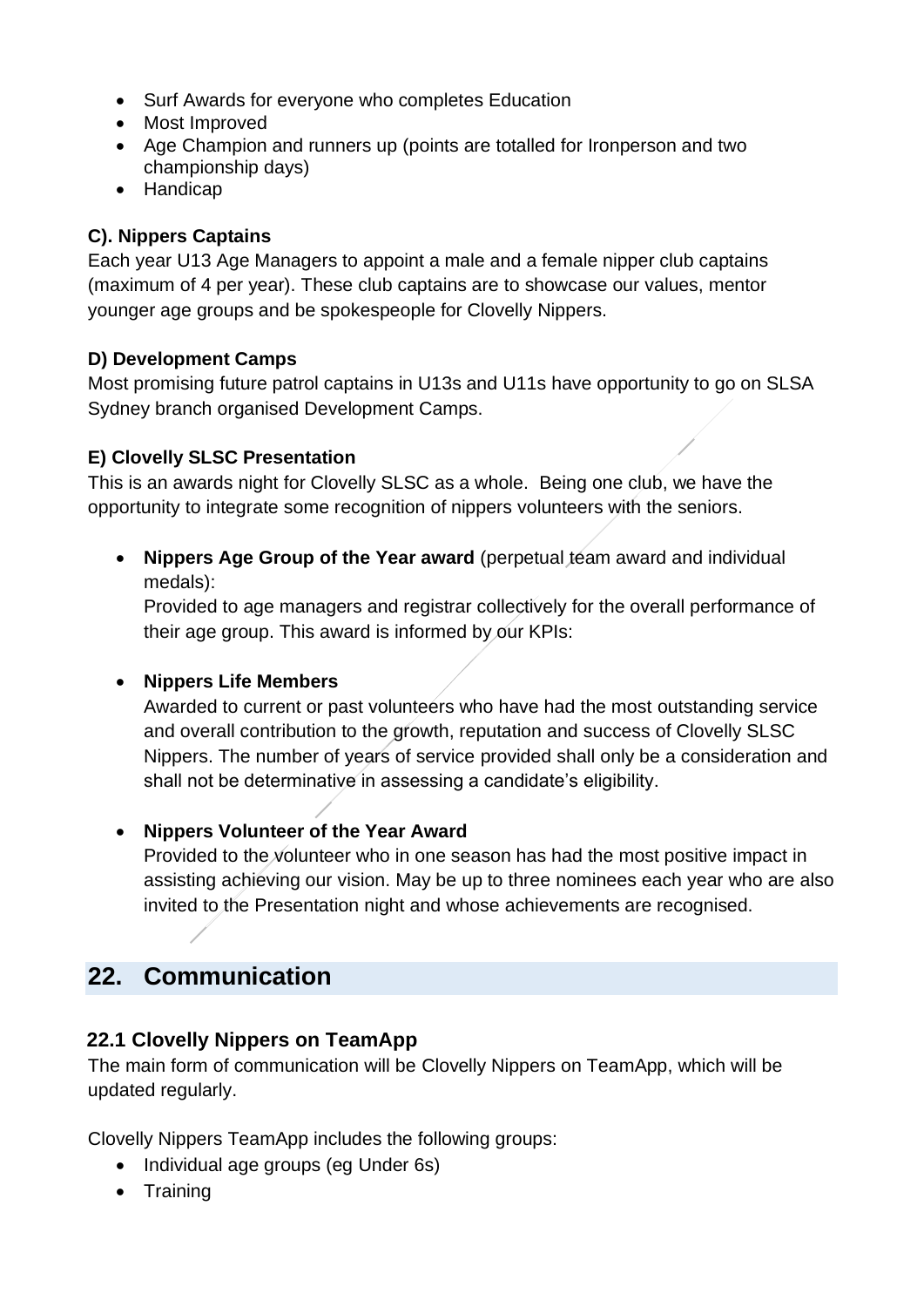- Age Managers
- **Committee**

Requests join a group is subject to approval of the Administrator of each group.

Within each group, you can "chat" with other members and view the most up-to-date information and events for your group. The Committee will also post news and events relevant to all Nippers.

## **22.2 Clovelly SLSC website**

Clovelly SLSC has a website [www.clovellysurfclub.com.au.](http://www.clovellysurfclub.com.au/) We encourage you to bookmark this as it is updated with information and events. We may also SMS and email you so please when you join up your kids include an email and mobile phone number. If you do not supply these we cannot contact you.

# **23. Photos**

As part of your membership application you provide consent to us to take appropriate images of your children in an individual or group situation that may be used for official purposes which may include display on Clovelly SLSC web page, Clovelly Nippers on TeamApp or in a Newsletter, Annual Report or another piece of correspondence for Clovelly SLSC.

# **24. Complaints and feedback**

If you have positive feedback, shout it loud and proud to everyone.

If you have constructive feedback please raise it with the person responsible for the issue.

If you have a formal grievance, please raise it with the Director Junior Activities Bryce Wilde.

If you receive a grievance, please redirect to the Director Junior Activities.

If you wish to get more information on club policies and procedures, please speak with the Member Protection Officer.

# **25. Lost property**

Items of lost property will be placed in a basket in the Nippers board shed. Please ensure all clothing, towels, goggles, caps and other items are labelled.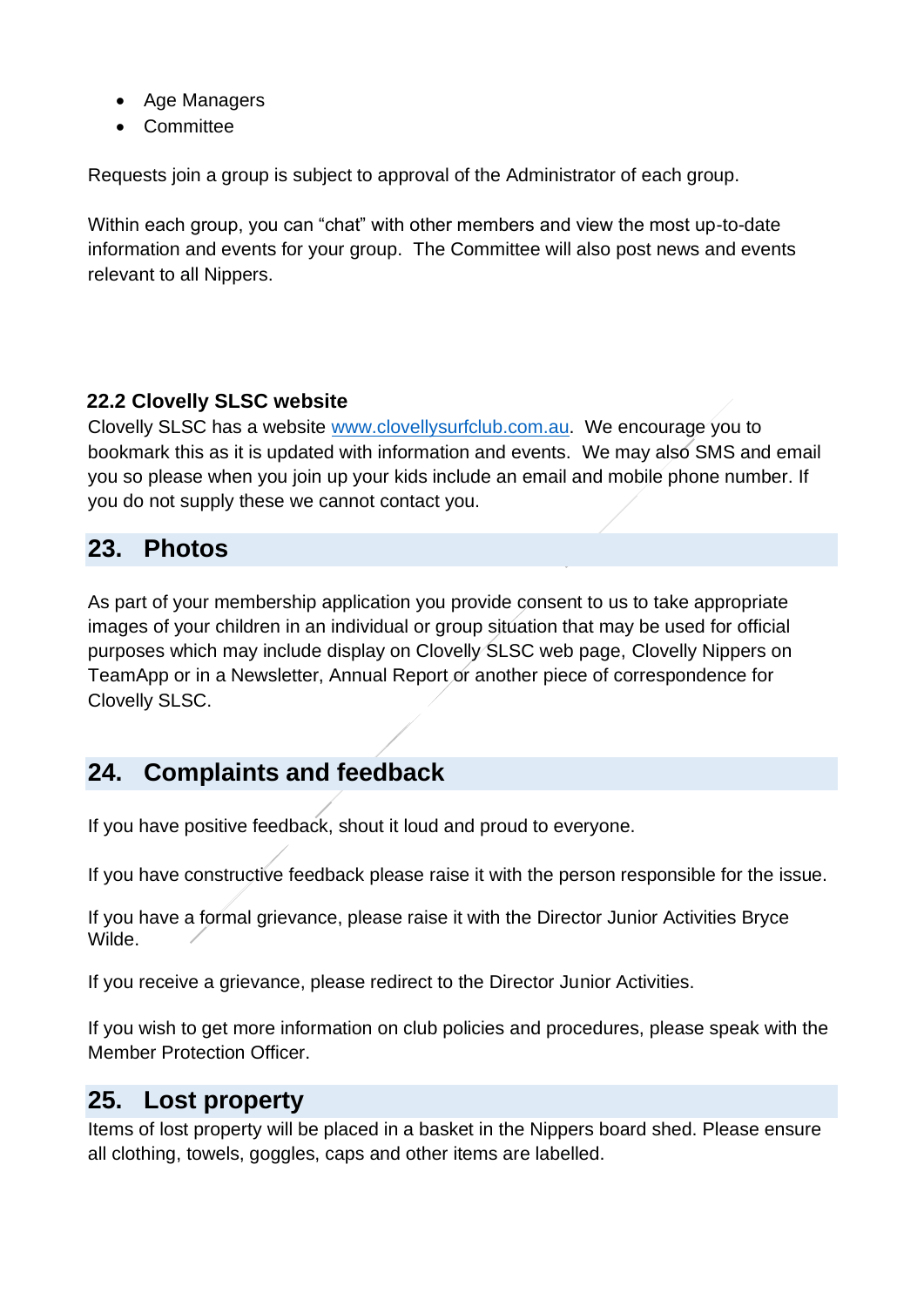# **26. Carnivals**

Competitors will be under the control of the Team Manager, assisted by the Age Managers. All competitors are to report to their age manager on arrival at the carnival and must remain with the tent area, unless permission from the age manager to leave the area is approved. Many events, including team events, have been missed as a result of competitors wandering from the area.

Nippers in the U8s to U14s Age Groups can compete in local carnivals several times during the season and we encourage children to do so (to test their skills in a new beach environment and enjoy representing their team) but it is not compulsory.

Carnivals include events which are not regularly conducted as part of our Sunday competition. The following is an outline of these events.

Events are either Open (Boys and Girls competing), Boys Only or Girls Only.

## **26.1 Beach Events**

Sprint Boys and Girls Ages: Under 8 to Under 14 age groups Open Ages: Under 8 to Under 14

Relay

Open Ages: Under 8, 9 and Under 10 Boys: Under 11 to Under 14 Girls Under 11 to Under 14 \*4 competitors to a team

All Age Relay 1 competitor from each age group - 7 competitors to a team

Beach Flags Boys and girls Ages: Under 8 to Under 14

| Race Distances         | Relay          | Sprint    | Flags     |
|------------------------|----------------|-----------|-----------|
| All Age relay          | 70 metres      |           |           |
| Under 8s to Under 10s  | 70 metres      | 70 metres | 15 metres |
| Under 10s to Under 14s | 70 metres      | 70 metres | 15 metres |
| 1 km beach run         | 2 km beach run |           |           |

| T KIN beach fun        | z kin beach fun      |
|------------------------|----------------------|
| Boys and girls (U9-13) | Boys and girls (U14) |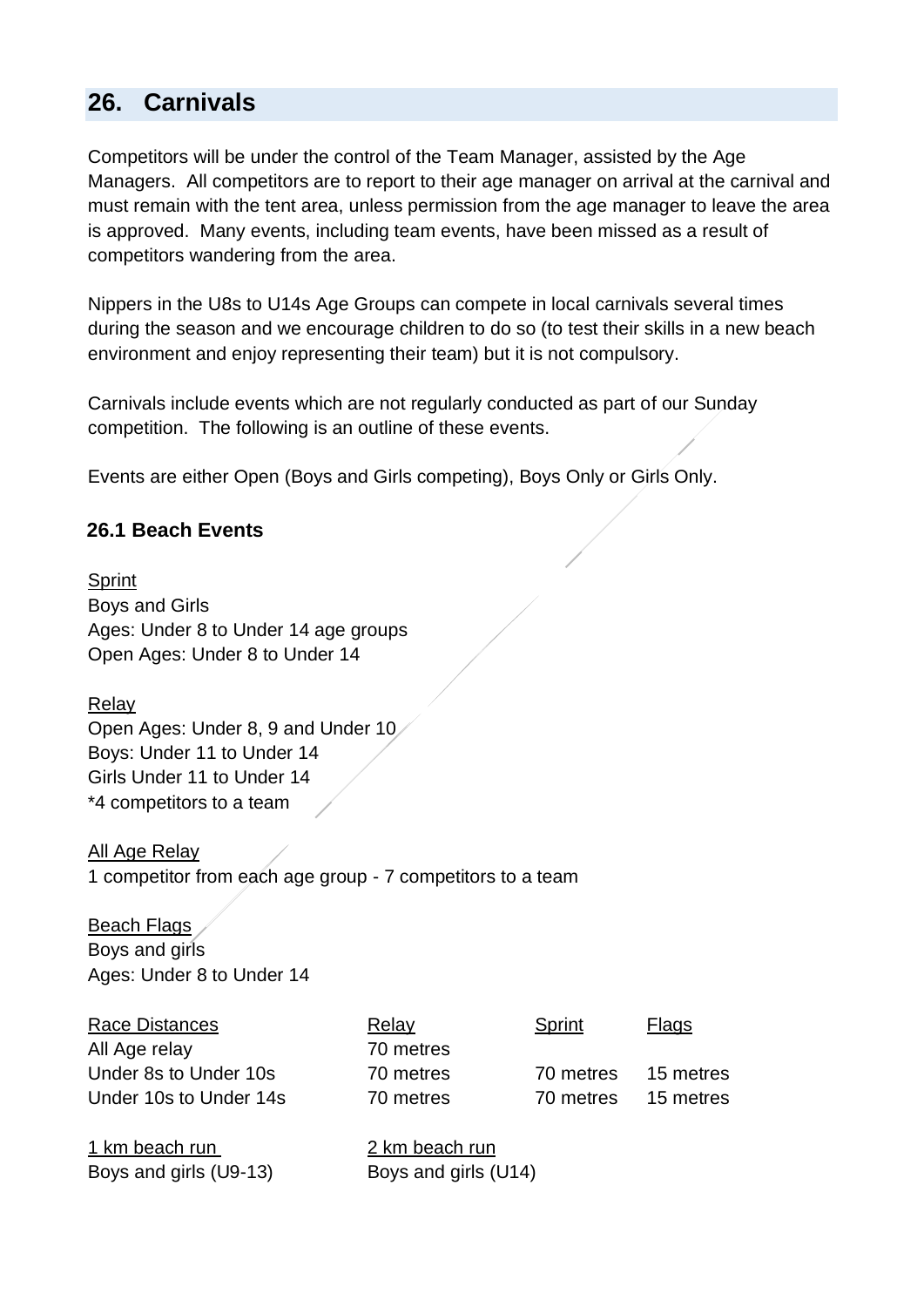#### March Past

12 competitors to a team: 1 standard bearer, 1 belt person, 6 reel squad, 4 rear tank

#### 2 Person Rescue and Resuscitation

Open Ages: Under 10 to Under 13

\*2 competitors to a team: 1 rescuer, 1 patient (positions decided by draw)

## 5 Person Rescue and Resuscitation

Open Ages: Under 12 to Under 14

\*5 competitors to a team: 1 rescuer, 1 reel person, 1 cardiac operator, 1 resuscitator & 1 patient

# **26.2 Water Events**

Wade and water events will be decided on the day according to water conditions.

#### Wade Boys and Girls Under 8 Age group

Wade Relay Open Under 8 age group - 4 competitors to a team

Surf Swim Boys and girls Under 9 to Under 14 age groups

Surf Teams Race **Open** Ages: Under 9 to Under 14 (in age groups)

Board Race Boys and girls Ages: Under 9 to Under 14 (in age groups)

Board Relay Open Ages: Under 9 to Under 10 (in age groups) \*3 competitors to a team

Boys and Girls Ages: Under 11 to Under 14 \*3 competitors to a team

#### Board Rescue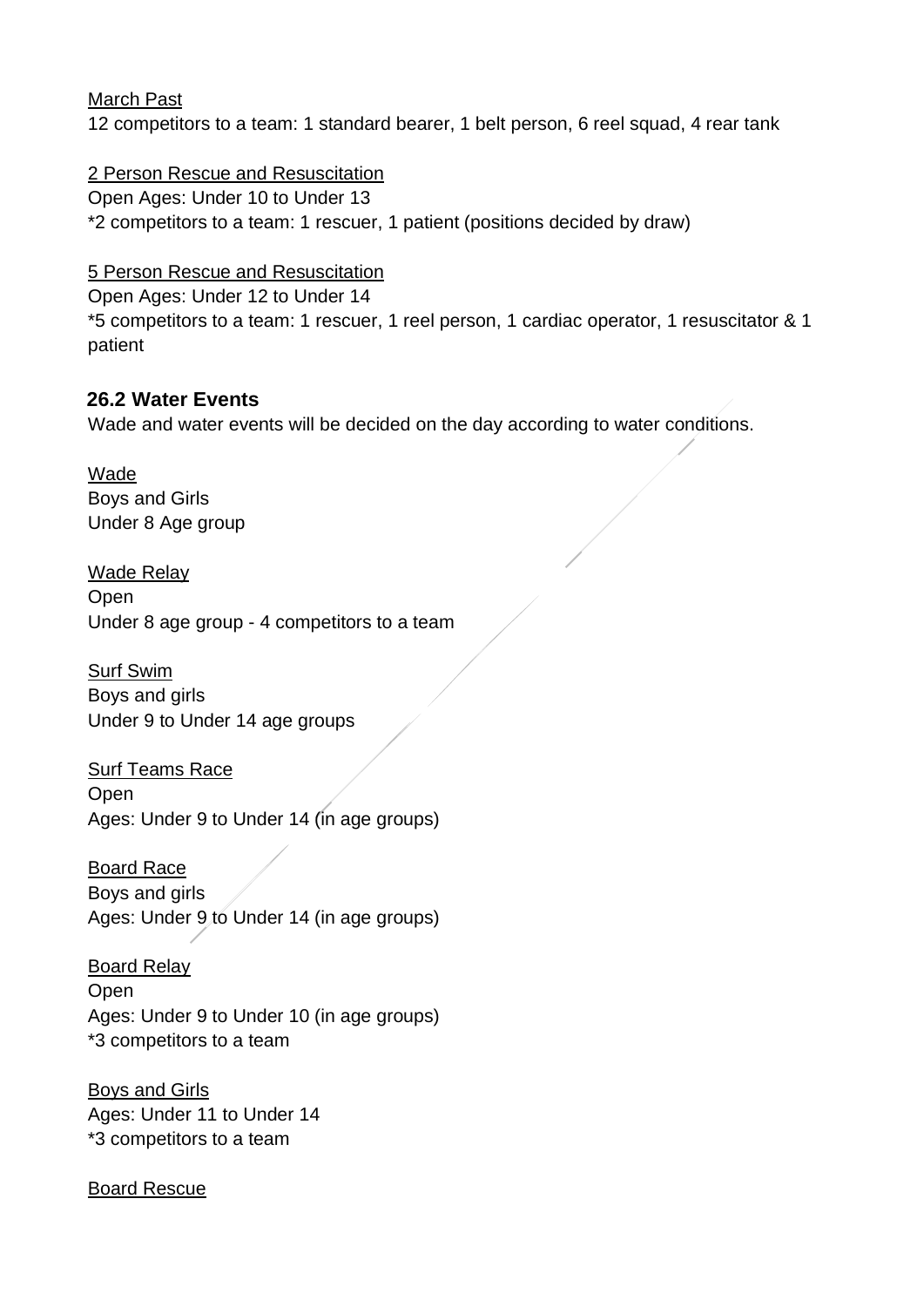Boys and Girls JUNIOR: Under 11 and Under 12 SENIOR: Under 13 and Under 14 \*2 competitors to a team: 1 Swimmer (Patient), 1 Board Paddler (Rescuer)

#### Cameron Relay

**Open** JUNIOR: Under 11 and Under 12 SENIOR: Under 13 and Under 14 \*4 competitors to a team: 1 swimmer, 1 runner, 1 board paddler and 1 runner

#### Iron Man

Boys Ages: Under 11 to Under 14 (in age groups) Swim, board paddle and run

Iron Woman Girls Ages: Under 11 to Under 14 (in age groups) Swim, board paddle and run

Board Riding Boys and Girls Ages: Under 13 and Under 14 (in age groups)

## **26.3 Qualifying for Events at Carnivals**

Some events at the State Carnivals are only open to competitors who have qualified through gaining a place at the Branch Carnival. These events are:

- 2 Man Rescue and Resuscitation 3 teams per branch
- All Age Relay 2 teams per Branch
- Cameron Relay
- Board Rescue
- Board Relay
- Surfboard riding

Events at the Branch Carnival are open to all competitors.

#### **26.4 Selection for Carnivals – Beach/Water**

Teams will be selected by the Beach Captain, Training Director and the Age Manager using the following criteria to determine selections:

- Previous results inter and intra club events
- Run offs
- Attendance and educational completion, attitude and potential improvement
- Must attend training with the team

If in the case of any disputes, the Director Junior Activities will have the final decision.